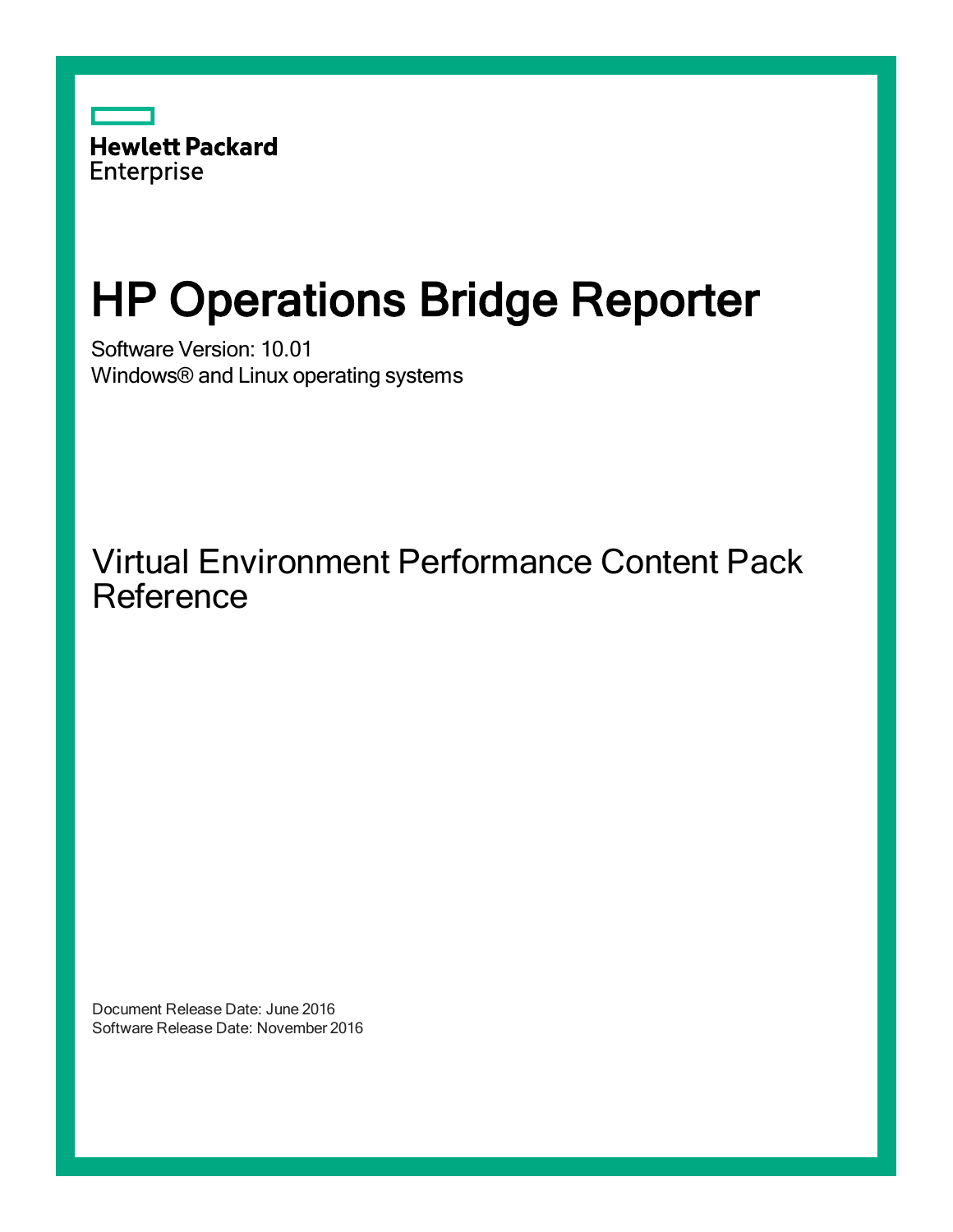### Legal Notices

#### **Warranty**

The only warranties for Hewlett-Packard Development Company, L.P. products and services are set forth in the express warranty statements accompanying such products and services. Nothing herein should be construed as constituting an additional warranty. HP shall not be liable for technical or editorial errors or omissions contained herein.

The information contained herein is subject to change without notice.

#### Restricted Rights Legend

Confidential computer software. Valid license from HP required for possession, use or copying. Consistent with FAR 12.211 and 12.212, Commercial Computer Software, Computer Software Documentation, and Technical Data for Commercial Items are licensed to the U.S. Government under vendor's standard commercial license.

#### Copyright Notice

© Copyright 2015 - 2016 Hewlett Packard Enterprise Development LP

#### Trademark Notices

Adobe™ is a trademark of Adobe Systems Incorporated.

Microsoft® and Windows® are U.S. registered trademarks of Microsoft Corporation.

UNIX® is a registered trademark of The Open Group.

### Documentation Updates

The title page of this document contains the following identifying information:

- Software Version number, which indicates the software version.
- Document Release Date, which changes each time the document is updated.
- Software Release Date, which indicates the release date of this version of the software.

To check for recent updates or to verify that you are using the most recent edition of a document, go to: **https://softwaresupport.hp.com**

This site requires that you register for an HP Passport and sign in. To register for an HP Passport ID, go to: **https://hpp12.passport.hp.com/hppcf/createuser.do**

Or click the **the Register** link at the top of the HP Software Support page.

You will also receive updated or new editions if you subscribe to the appropriate product support service. Contact your HP sales representative for details.

### Support

Visit the HP Software Support Online web site at: **https://softwaresupport.hp.com**

This web site provides contact information and details about the products, services, and support that HP Software offers.

HP Software online support provides customer self-solve capabilities. It provides a fast and efficient way to access interactive technical support tools needed to manage your business. As a valued support customer, you can benefit by using the support web site to:

- Search for knowledge documents of interest
- Submit and track support cases and enhancement requests
- Download software patches
- Manage support contracts
- Look up HP support contacts
- Review information about available services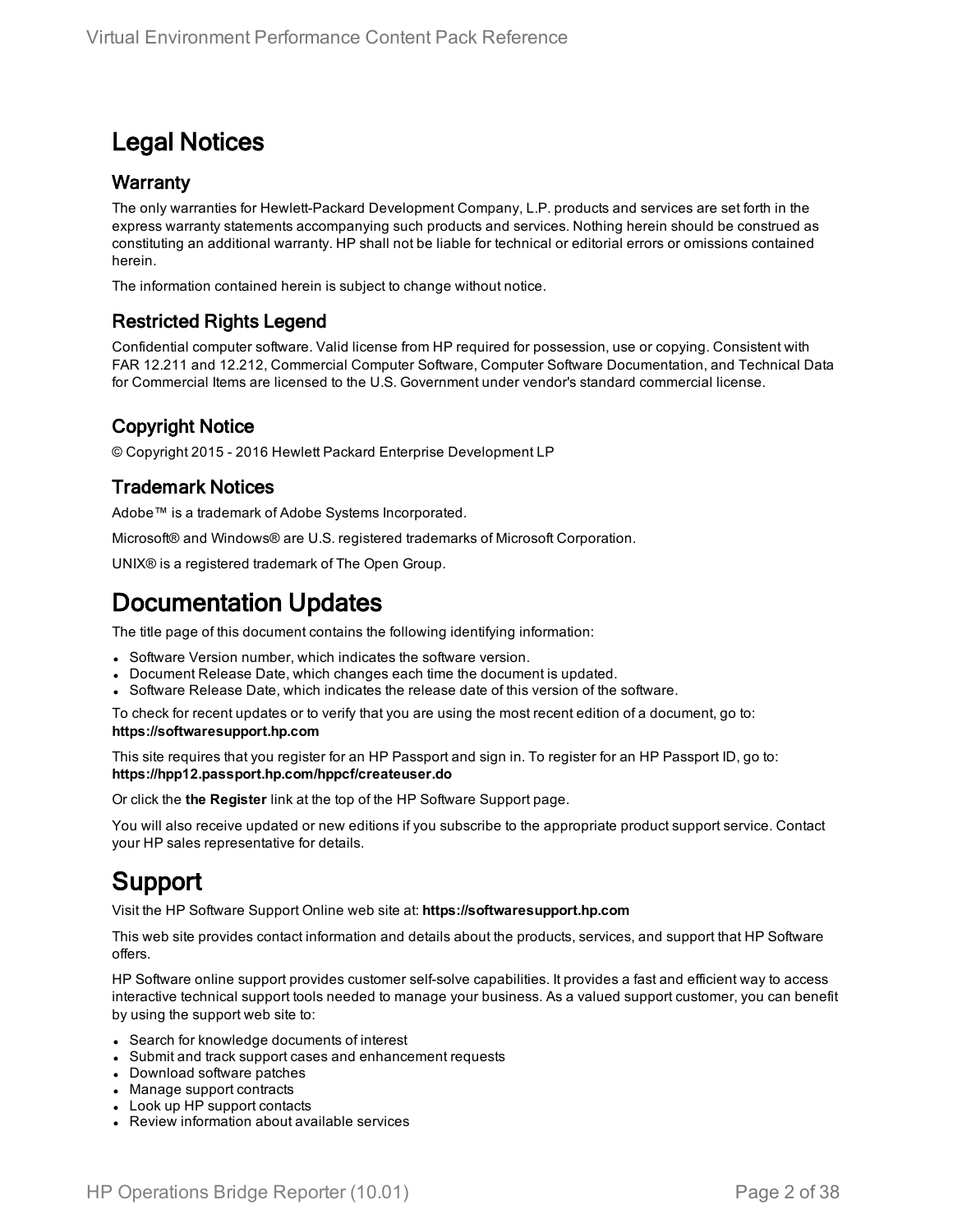- Enter into discussions with other software customers
- Research and register for software training

Most of the support areas require that you register as an HP Passport user and sign in. Many also require a support contract. To register for an HP Passport ID, go to:

#### **https://hpp12.passport.hp.com/hppcf/createuser.do**

To find more information about access levels, go to:

#### **https://softwaresupport.hp.com/web/softwaresupport/access-levels**

**HP Software Solutions Now** accesses the HPSW Solution and Integration Portal Web site. This site enables you to explore HP Product Solutions to meet your business needs, includes a full list of Integrations between HP Products, as well as a listing of ITIL Processes. The URL for this Web site is **http://h20230.www2.hp.com/sc/solutions/index.jsp**

### About this PDF Version of Online Help

This document is a PDF version of the online help. This PDF file is provided so you can easily print multiple topics from the help information or read the online help in PDF format. Because this content was originally created to be viewed as online help in a web browser, some topics may not be formatted properly. Some interactive topics may not be present in this PDF version. Those topics can be successfully printed from within the online help.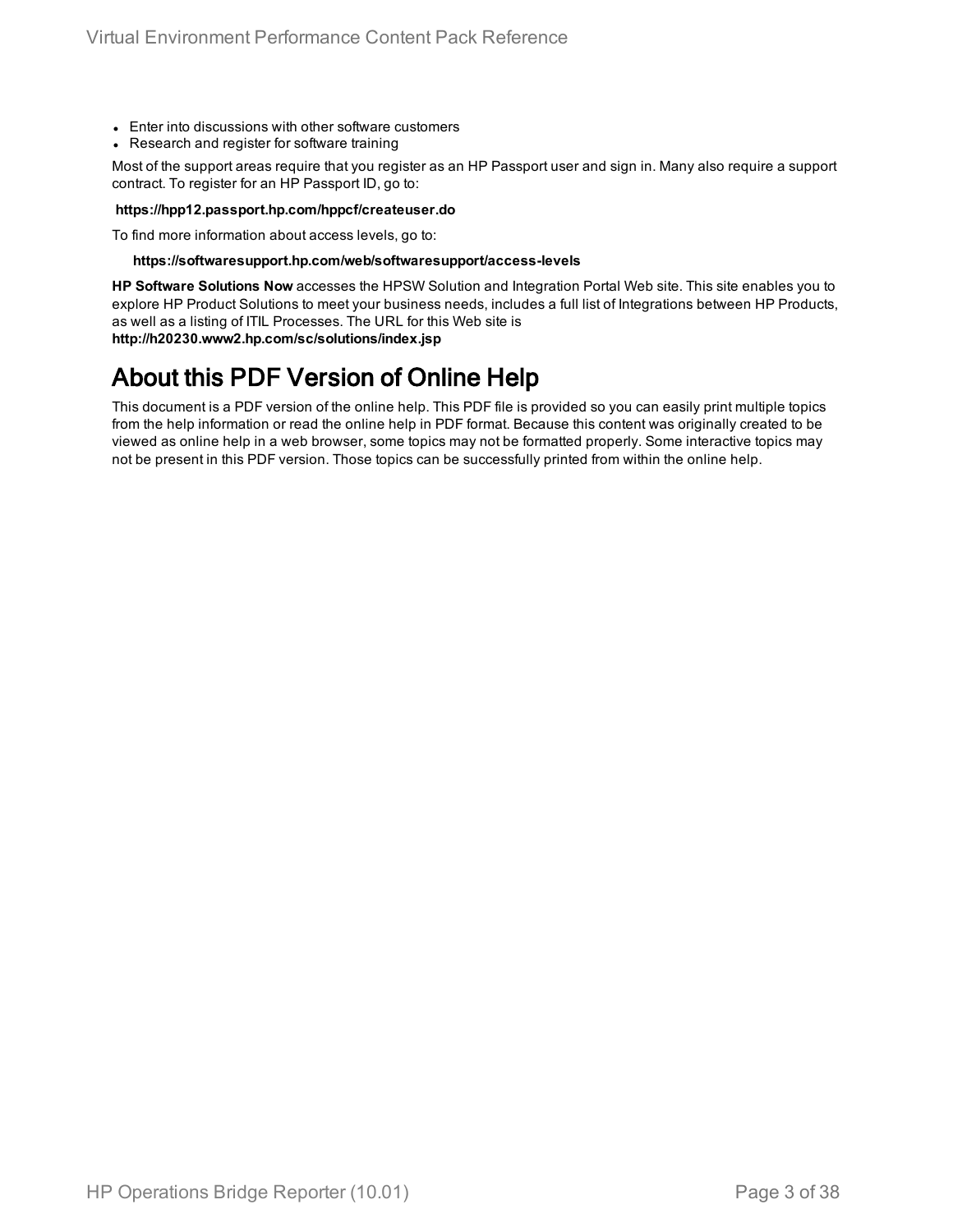# **Contents**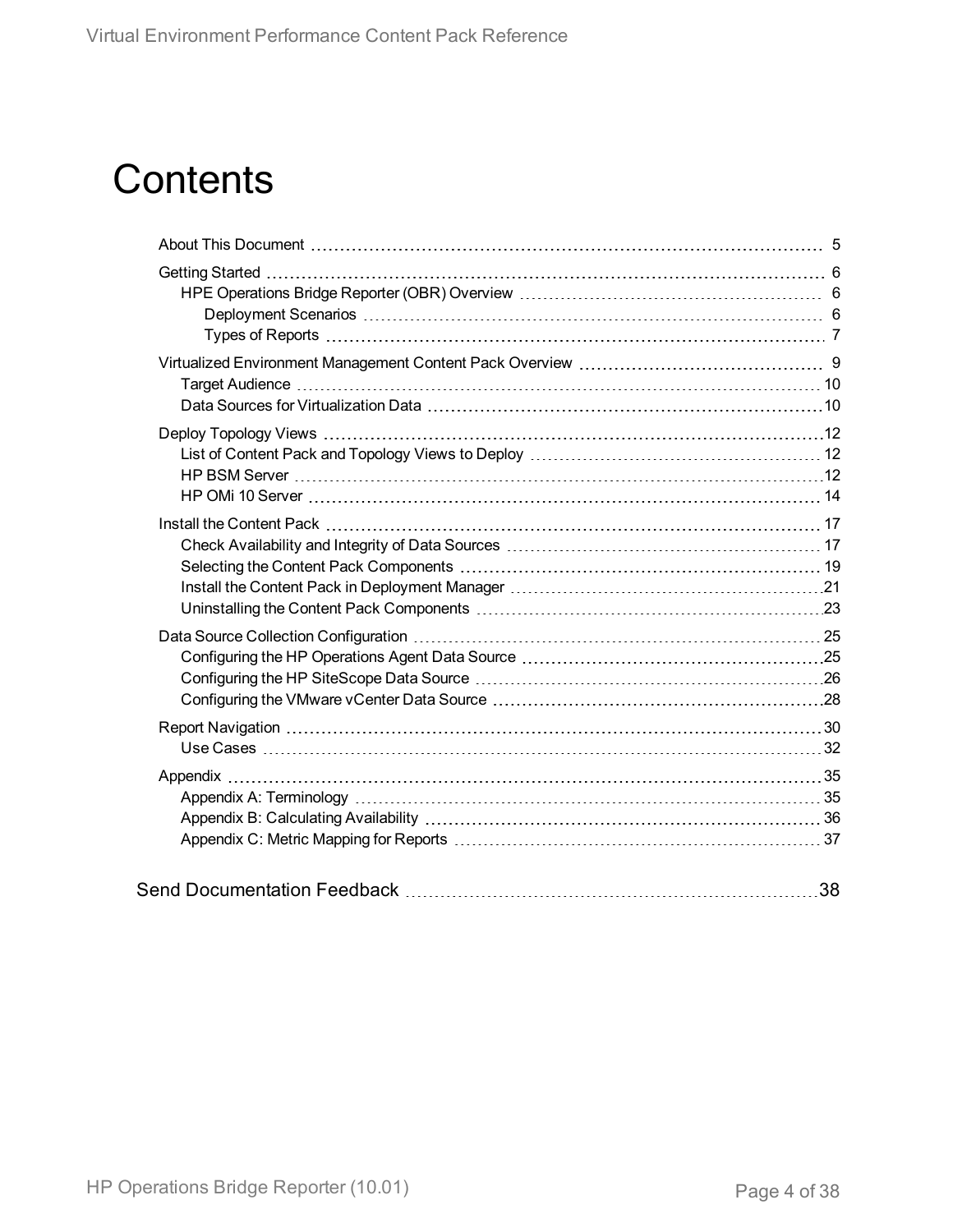# <span id="page-4-0"></span>About This Document

This document provides an overview of HPE OBR and Virtualized Environment Management Content Pack. The document introduces you to deployment scenarios. It also provides information on how to deploy topology views, install the Content Pack, and configure the data source for the installed Content Packs. It helps you to navigate reports in Virtualized Environment Management.

For information on HPE Operations Bridge Reporter tools and contents, go to URL: <https://hpln.hpe.com/product/operations-bridge-reporter>.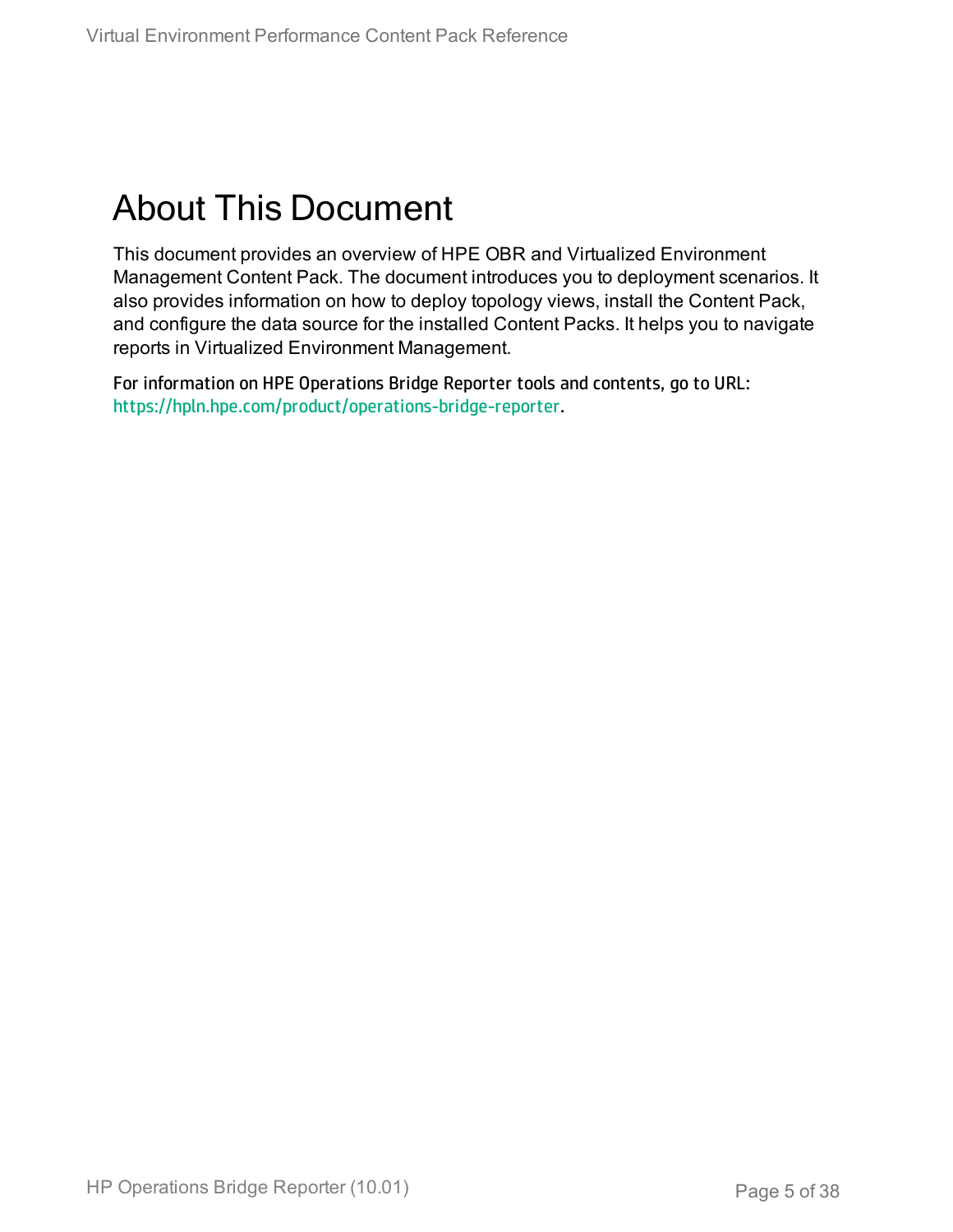# <span id="page-5-0"></span>Getting Started

<span id="page-5-1"></span>This section provides HPE OBR overview, deployment scenarios, and types of reports.

## HPE Operations Bridge Reporter (OBR) Overview

HPE OBR is a cross-domain historical infrastructure performance reporting solution. It displays top-down reports from Business Service Management (BSM) Business Service and Business Application, HP Operations Manager (HPOM) Node Group or HP OMi10 perspective to the underlying infrastructure. It also displays bottoms-up reports from the infrastructure to the impacted Business Services and Business Applications or Node Groups. It leverages the topology information to show how the underlying infrastructure health, performance and availability affects your Business Services and Business Applications or Node Groups in the long term. You can navigate from higher level cross domain reports to detailed domain level reports.

### <span id="page-5-2"></span>Deployment Scenarios

Following are the deployment scenarios supported on HPE OBR:

- **. Deployment with BSM/OMi** In this deployment, Run-time Service Model (RTSM) is the source of topology information. HPE OBR discovers and synchronizes topology information from OMi. In a BSM environment with underlying HPOM servers, this synchronization technique receives discovered topology data from multiple HPOM systems and updates the Configuration Items (CIs) and CI relationships in the RTSM as soon as changes are discovered. However, you can also use the HPOM D-MoM dynamic topology synchronization technique to discover and synchronize the topology information in RTSM. In an environment with OMi 10, HPE OBR uses RTSM to obtain topology information and metrics from HP Operations Agent or HP SiteScope systems that are configured with OMi.
- <sup>l</sup> **Deployment with HP Operations Manager** In this deployment, the topology information is a group of managed nodes defined in HPOM that are logically combined for operational monitoring. These logical node groups are created by HPOM users to classify the nodes as specific organizations or entities within their enterprise. For example, a group called *Exchange Servers* can be created in HPOM to organize the specific Exchange Servers and Active Directory nodes for reporting or monitoring purposes. HPE OBR uses the node groups from HPOM for its topology computation.
- **.** Deployment with **VMware vCenter** VMware vCenter is a distributed server-client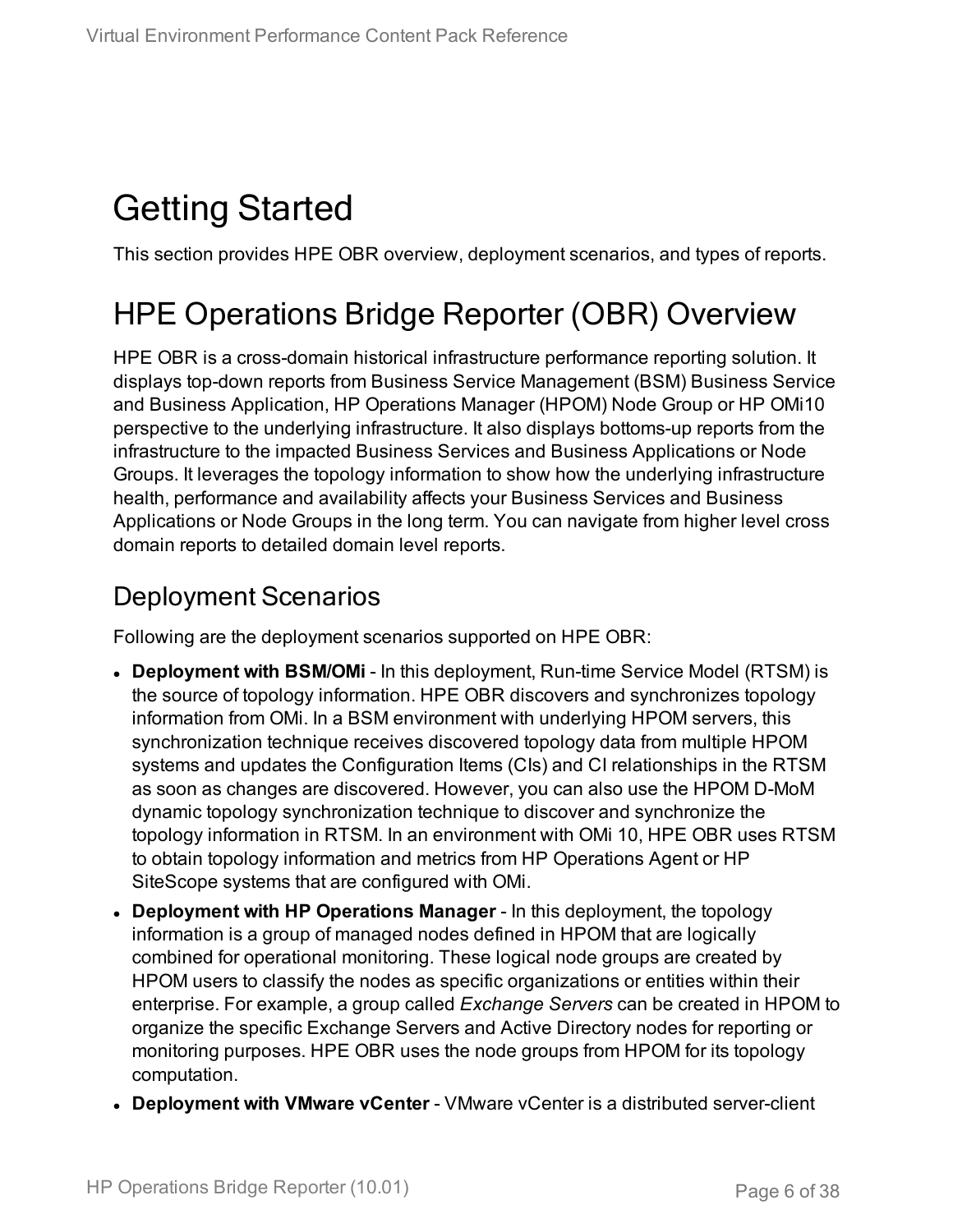software solution that provides a central and a flexible platform for managing the virtual infrastructure in business-critical enterprise systems. VMware vCenter centrally monitors performance and events, and provides an enhanced level of visibility of the virtual environment, thus helping IT administrators to control the environment with ease.

**Note:** It is recommended to set the VMware stats logging level to 2. However, if the logging level is set to 1, then some of the metrics of logging level 2 may not be available in HPE OBR reports. For information on logging levels and their corresponding metrics, use the following URL:

<https://communities.vmware.com/docs/DOC-5600>

- **Other deployments** Apart from the basic deployment scenarios, you can collect data from the following sources independently:
	- Deployment with NNMi
	- Deployment with a generic database
	- Deployment with other applications using CSV

### <span id="page-6-0"></span>Types of Reports

The reports available in HPE Operations Bridge Reporter (OBR) are divided into two broad categories:

- Business Service Management
- Infrastructure Management

The following image shows the supported list of reports folders under both these categories: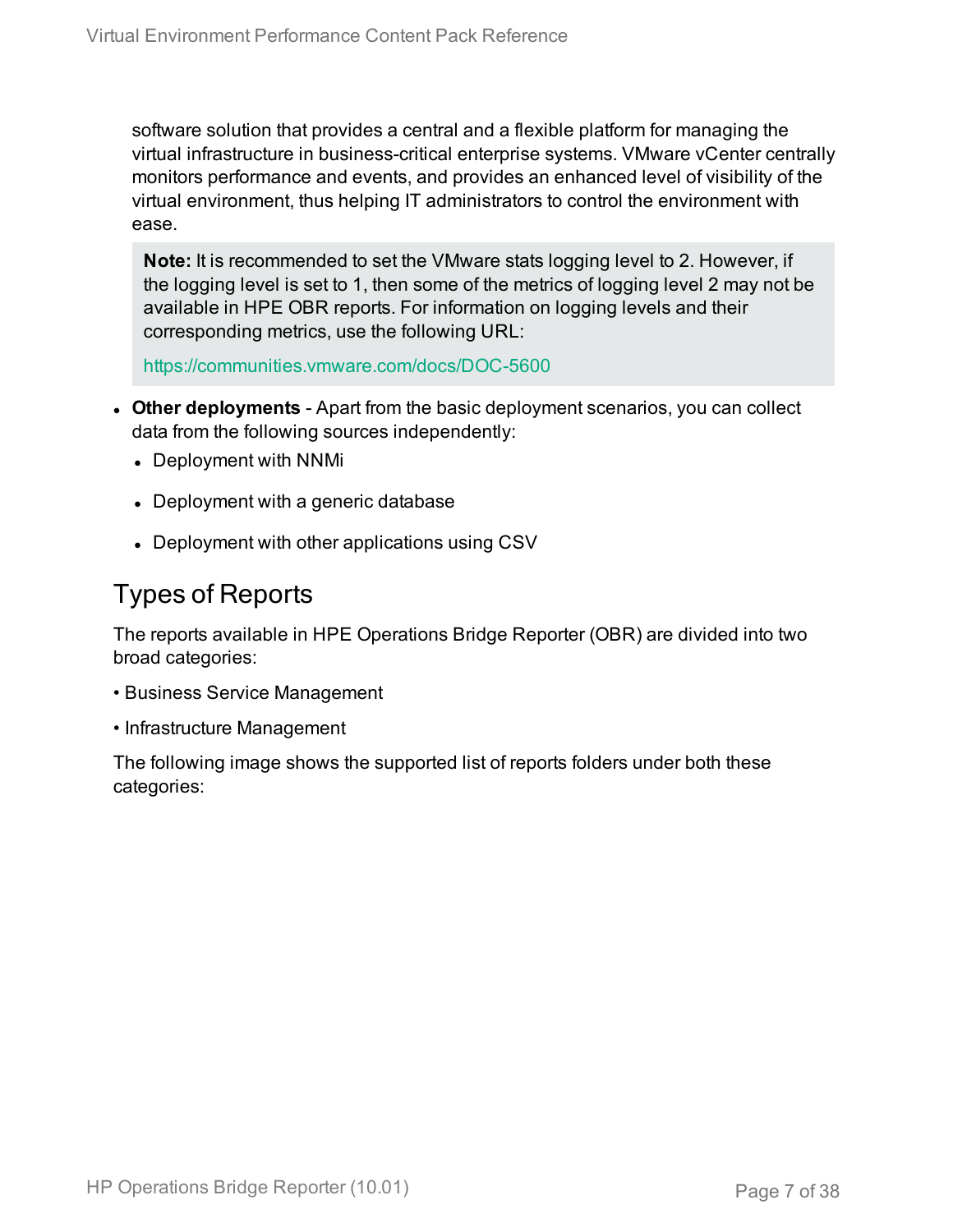

To view a map of all the reports available in the Virtualized Environment Management Content Pack, see Report [Navigation](#page-29-0).

For more information on HPE Operations Bridge Reporter concepts, see *HPE Operations Bridge Reporter Concepts Guide* and *HPE Operations Bridge Reporter Content Development Guide*.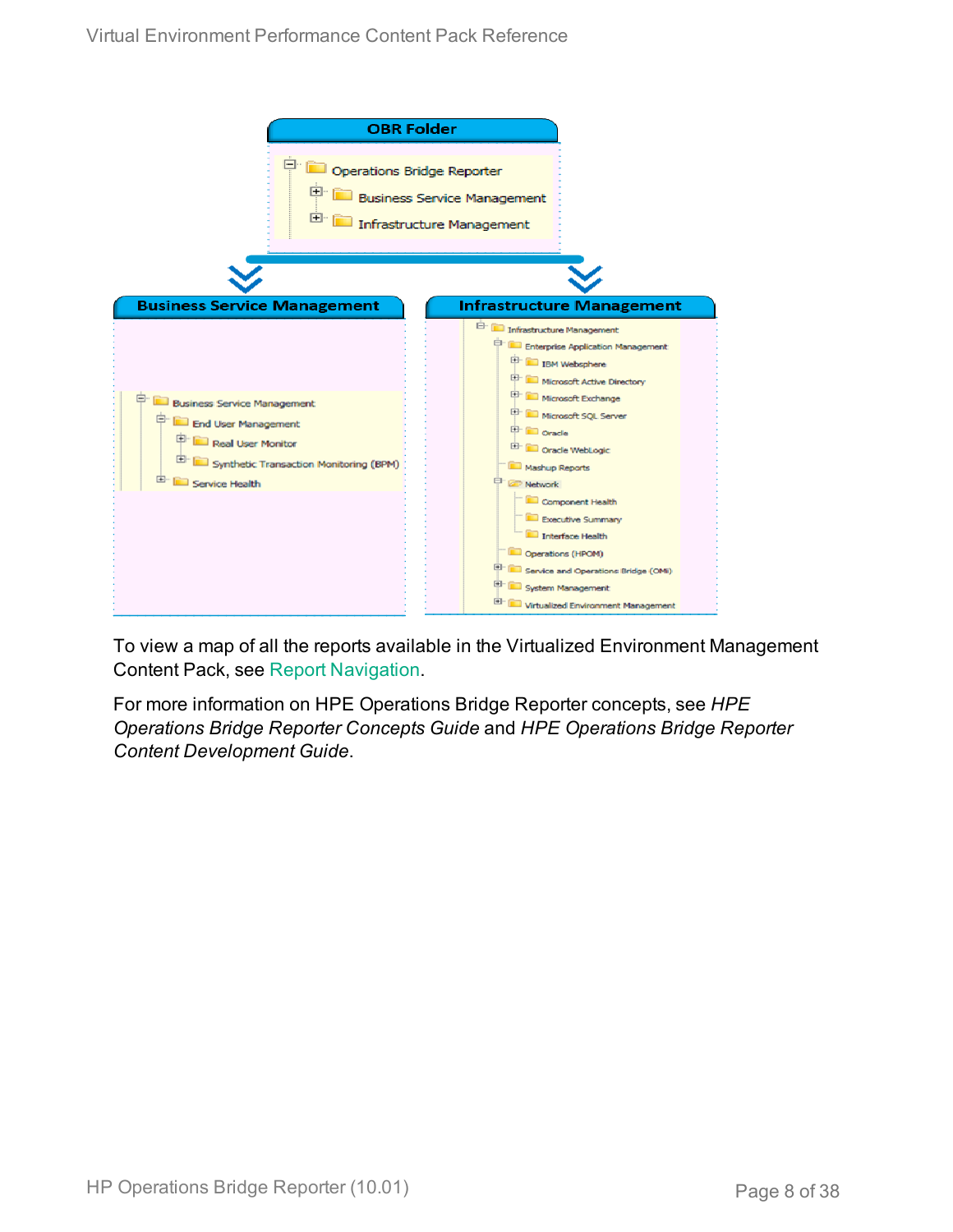## <span id="page-8-0"></span>Virtualized Environment Management Content Pack Overview

This section provides an overview of Virtualized Environment Management Content Pack, target audience, and supported data sources.

The Content Packs determine the fact data that are to be collected from the various data sources, and the interval at which the data is collected. Configuration of the data source connections for the installed Content Packs depends on the type of deployment scenario used.

The Virtualized Environment Management reports display information about the various virtualization technologies used in your environment such as VMware ESX Server, Microsoft Hyper-V, IBM AIX LPARs and WPARs, and Oracle Solaris Zones. These reports provide information about:

- Availability and resource utilization of the virtual machines (VMs) and the physical nodes that host these VMs
- CPU and memory entitlement to each of the VMs present on the nodes
- CPU and memory utilization of the VMs
- Physical memory of the nodes
- CPU and memory bottlenecks taking place in the VMs
- Inventory across virtualization technologies and based on guess operating systems
- Forecast summary predicts the outage of the VMs based on past data
- Top ten reports for the available logical systems. These reports are generated using the metrics used to measure the performance of the above mentioned resources

The Virtualized Environment Management reports help you analyze a VM's contribution to the performance of a Business Service or Business Application. Using these reports, you can analyze the performance of the VMs based on the utilization of the resources allocated to them. You can also analyze how the resource utilization of the VMs affects the host system's performance. Using these reports, you can identify potential optimization options to help improve overall performance and observe the results of optimization tasks performed.

**Note:** Since HPE OBR presents top and bottom N values (and not top or bottom N nodes) on the Top and Bottom N reports, you may see more than N nodes on the Top and Bottom N reports. You may see more than N nodes on the Top and Bottom N Logical Systems reports for the Unavailability% metric (it is likely for multiple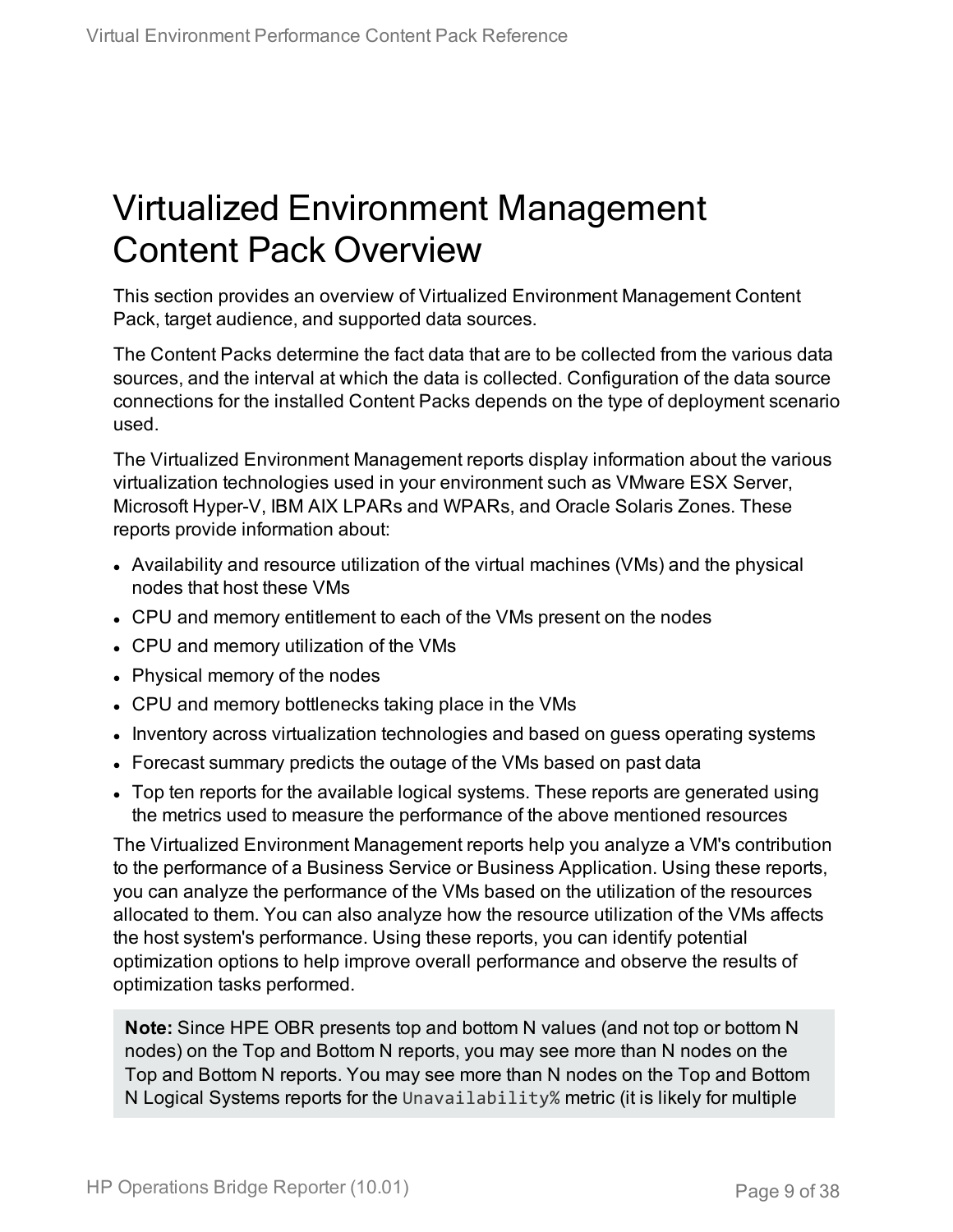<span id="page-9-0"></span>logical systems to have an identical Unavailability% value).

## Target Audience

The target audience for the Virtualized Environment Management reports are:

- **.** System Administrators: responsible for setting up, supporting, and maintaining the physical systems in the IT infrastructure of their organization.
- <sup>l</sup> **Virtual Infrastructure Administrators**: responsible for the implementation and maintenance of the virtual infrastructure in their IT environment.

These administrators can use the Virtualized Environment Management reports to analyze the performance of the VMs and the associated host systems that support the Business Services or the Node Groups deployed on these VMs. By analyzing the performance, availability, and health information displayed in the reports, the administrators can ensure continuous improvement of these Business Services and Business Applications.

### <span id="page-9-1"></span>Data Sources for Virtualization Data

OBR integrates with and collects historical system and performance-related data for the VMs from the following data sources:

- <sup>l</sup> **HP Performance Agent**: HP Performance Agent collects, summarizes, time stamps, and detects alarm conditions on current and historical resource data across your system. It provides performance, resource, and end-to-end transaction response time measurements, and supports network and database measurement information.
- **HP Operations agent**: The HP Operations agent helps you monitor a system by collecting metrics that indicate the health, performance, and availability of essential elements of the system. The embedded data collector of the HP Operations agent enables you to collect and log performance metrics of systems in your environment.
- **. HP SiteScope**: SiteScope is an agentless monitoring solution designed to ensure the availability and performance of distributed IT infrastructures—for example, servers, operating systems, network devices, network services, applications, and application components. This Web-based infrastructure monitoring solution is lightweight, highly customizable, and does not require that data collection agents be installed on your production systems. SiteScope has over 90 types of monitors that can monitor utilization, response time, usage, and resource availability of a variety of host types and application platforms. With SiteScope, you gain the real-time information to verify infrastructure operations, stay apprised of problems, and solve bottlenecks before they become critical.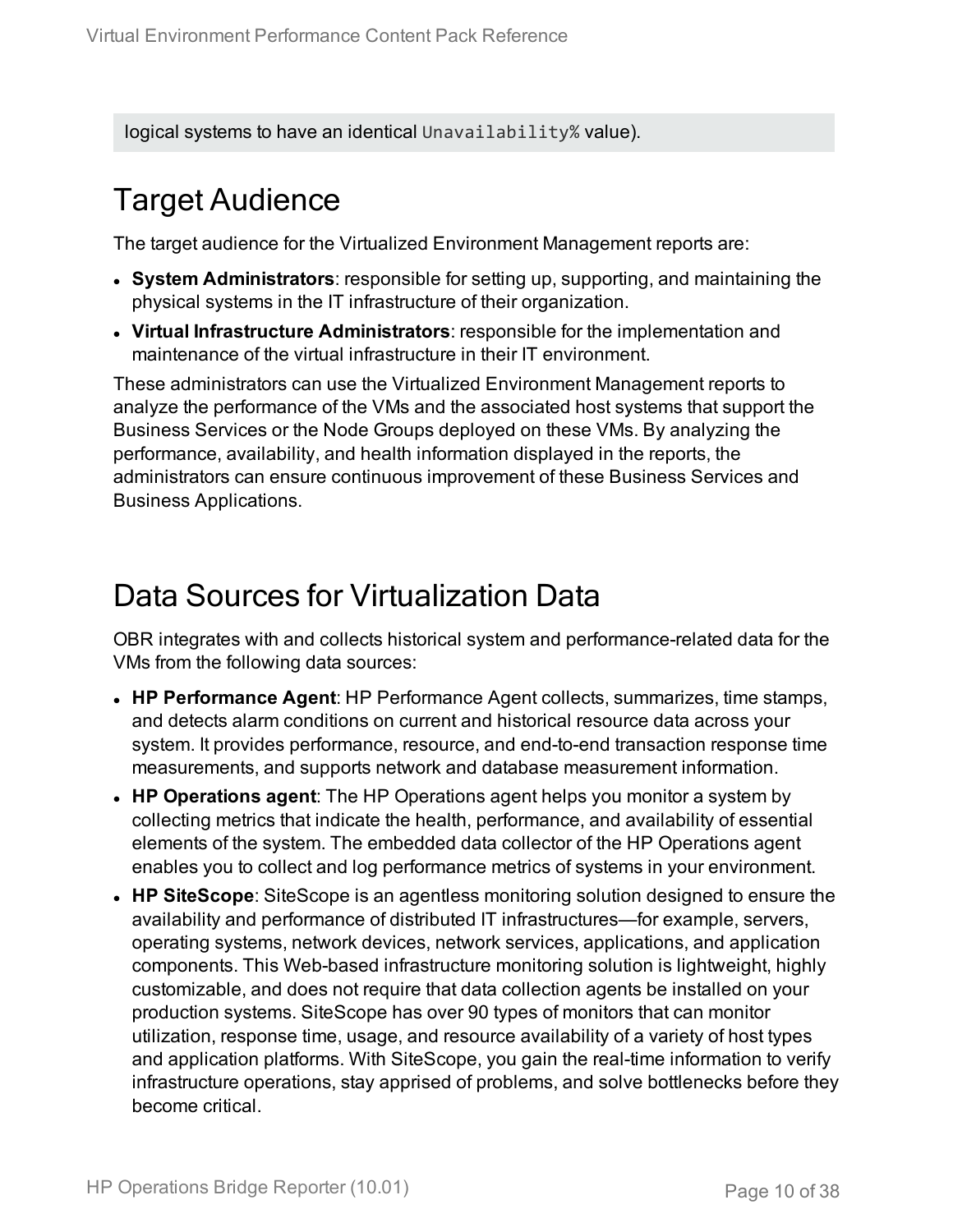The Virtualized Environment Management Content Pack identifies the list of metrics or facts that OBR must collect from each of these data sources. The corresponding dimension data is collected from the RTSM or HPOM topology source, depending on OBR's deployment scenario.

OBR collects data from different data sources at periodic intervals based on the collection policies predefined in the Virtualized Environment Management Content Pack. From each data source, summarized fact data is collected at a 5-minute interval. This fact data is called rate data and is stored in the database in rate tables as individual records. Therefore, for a 60-minute interval, there will be 12 such records in the tables. OBR then performs aggregation routines on these records and converts the data to hourly, weekly, monthly, and yearly data. This aggregated data is displayed in the reports.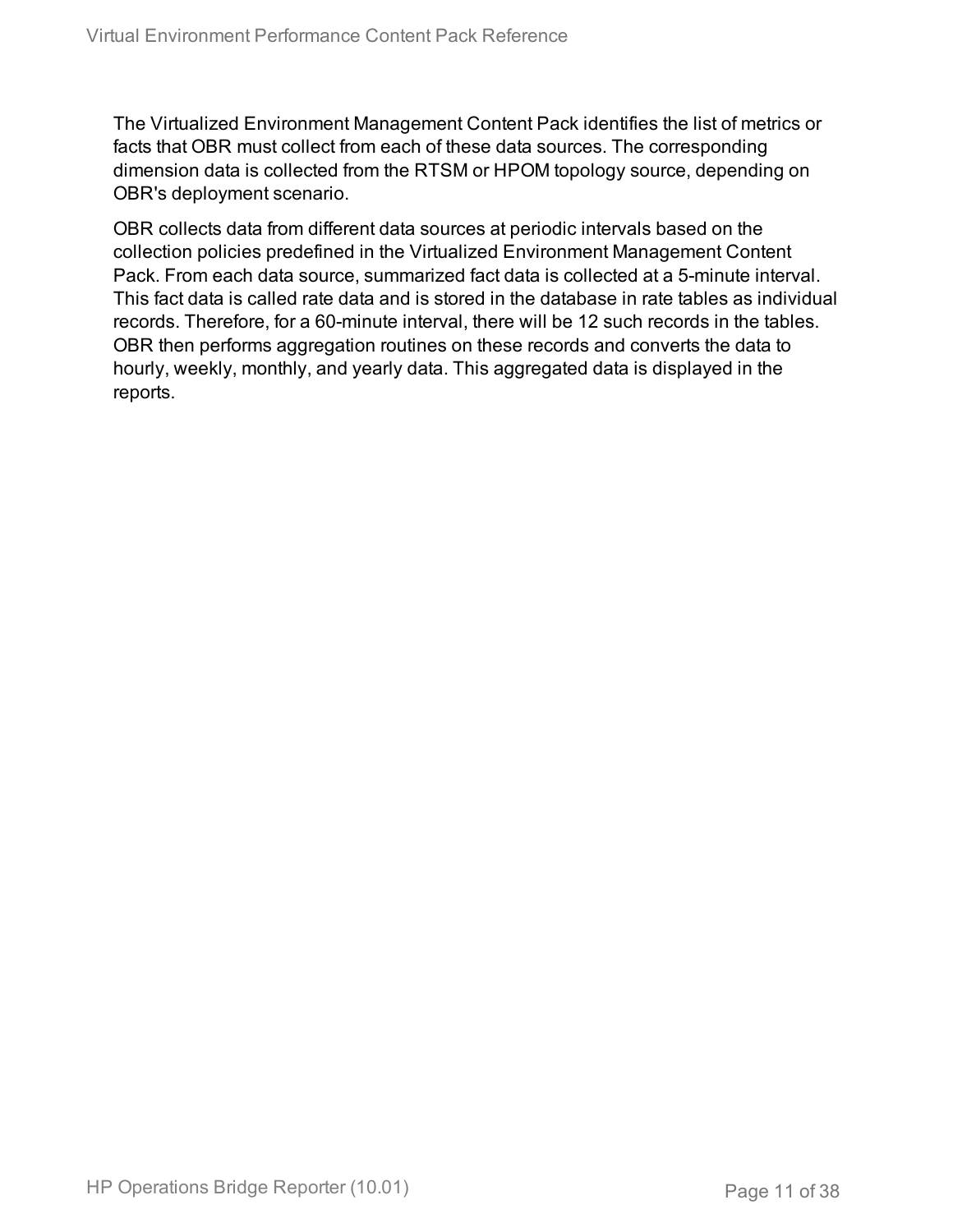# <span id="page-11-0"></span>Deploy Topology Views

To configure HPE OBR to collect domain-specific data, you need to deploy the topology views for Virtualized Environment Management Content Pack.These topology views contain specific CI attributes that Content Packs use to collect the relevant data. However, these topology views can vary from one Content Pack to another.

## <span id="page-11-1"></span>List of Content Pack and Topology Views to Deploy

The following table lists the topology views to deploy for Virtualized Environment Management Content Pack:

| <b>Content Pack</b>                   | <b>View Name</b>     | Location                                                                                     |
|---------------------------------------|----------------------|----------------------------------------------------------------------------------------------|
| <b>On Windows</b>                     |                      |                                                                                              |
| Virtual<br>Environment<br>Performance | SM BSM9<br>Views.zip | %PMDB<br>HOME%\packages\SystemManagement\ETL<br>SystemManagement PA.ap\source\cmdb_<br>views |
| <b>On Linux</b>                       |                      |                                                                                              |
| Virtual<br>Environment<br>Performance | SM BSM9<br>Views.zip | \$PMDB<br>HOME/packages/SystemManagement/ETL<br>SystemManagement PA.ap/source/cmdb<br>views  |

### <span id="page-11-2"></span>HP BSM Server

To deploy the topology model views for the Virtualized Environment Management Content Pack in the HP BSM server, follow these steps:

1. In the web browser, type the following URL:

http://*<BSM system FQDN>*/bsm

where, *<BSM system FQDN>* is the FQDN of the HP BSM server.

**Note:** You can launch the HP BSM server from a system where HPE OBR is installed or any other local system. If you are launching from local system,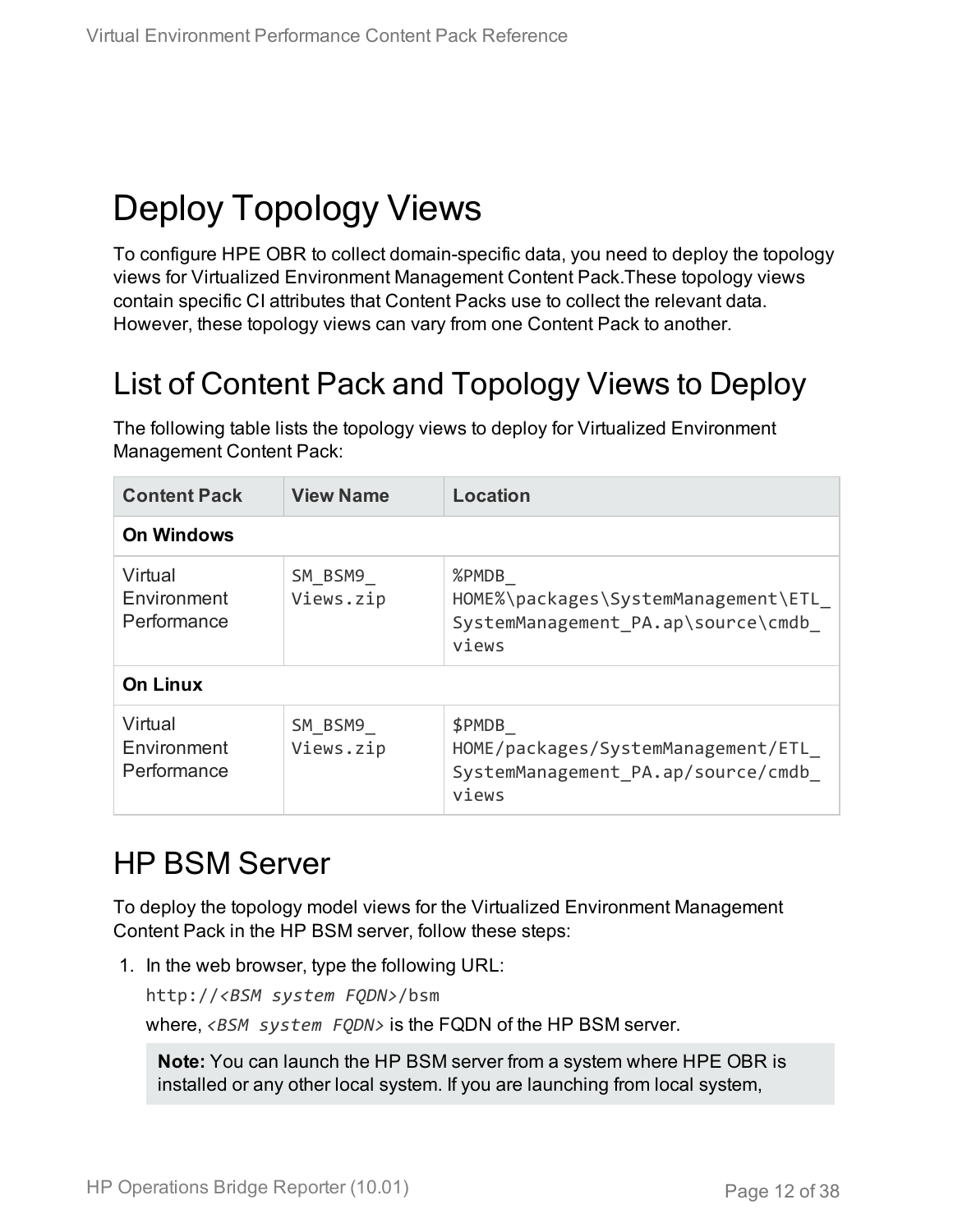ensure that you browse to the location mentioned in List of [Content](#page-11-1) Pack and [Topology](#page-11-1) Views to Deploy and copy the required views to your local system.

The Business Service Management Login page appears.

- 2. Type the login name and password and click **Log In**. The Business Service Management - Site Map appears.
- 3. Click **Administration > RTSM Administration**. The RTSM Administration page appears.



4. Click **Administration > Package Manager**. The Package Manager page appears.

| <b>Business Service Management</b> - RTSM Administration           |                                               |                           |              | <b>Full Screen View</b>             | User: administrator | Logout |
|--------------------------------------------------------------------|-----------------------------------------------|---------------------------|--------------|-------------------------------------|---------------------|--------|
| <b>MyBSM</b><br>♦<br>$\Leftrightarrow$<br>$\overline{\phantom{a}}$ | Applications v<br>Admin $\blacktriangleright$ | Help $\blacktriangledown$ | Site Map     |                                     |                     |        |
| Administration > Package Manager                                   |                                               |                           |              |                                     |                     |        |
| Modeling                                                           | <b>Data Flow Management</b>                   | Administration            |              |                                     |                     | ○○■    |
| Tools -<br>View -                                                  |                                               |                           |              |                                     |                     |        |
| 一顿<br>冊<br>$*$ $\alpha$                                            | Q<br><b>Report</b>                            | Y<br><b>G</b>             | <b>TE IN</b> |                                     |                     |        |
| ≐ Package Name                                                     | Category                                      | Readme                    | Vers         | <b>Description</b>                  |                     |        |
| <b>Active Directory</b><br><b>A</b> and                            | Applications                                  | Readme                    | 11.0         | Active Directory topology discovery |                     | ۸      |
| AlertsModel<br>۰.                                                  |                                               |                           |              |                                     |                     | E      |
| AlertsTgls                                                         | Alerts                                        |                           | 8.0          |                                     |                     |        |
|                                                                    |                                               |                           |              |                                     |                     |        |

5. Click the **Deploy Packages to Server (from local disk)** icon. The **Deploy Package to Server** dialog box appears.



6. Click the **Add** icon.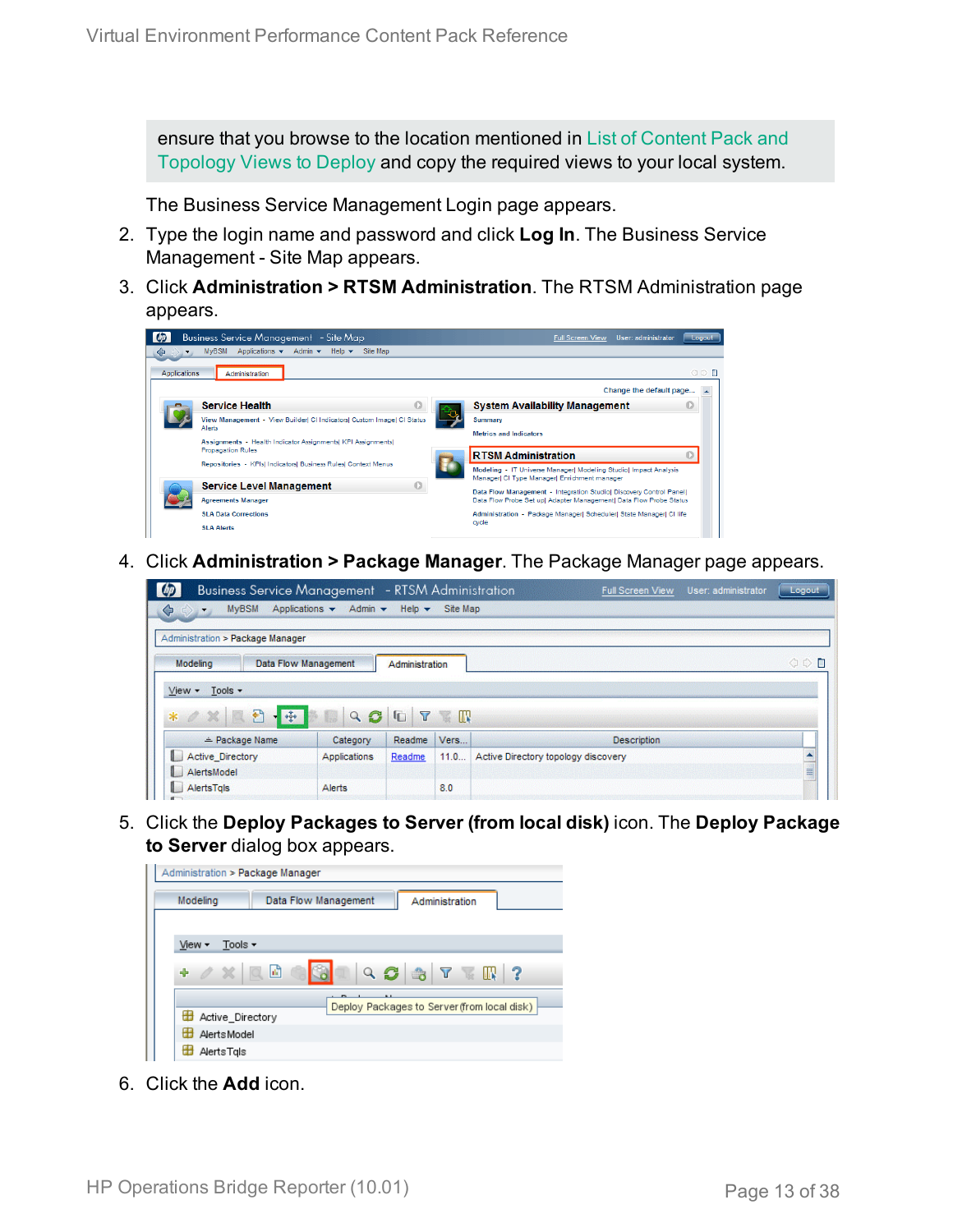| <b>B</b> Deploy Packages to Server          |  |
|---------------------------------------------|--|
| Choose the package zip files to be deployed |  |
| Package(zip)                                |  |
|                                             |  |

The **Deploy Package to Server (from local disk)** dialog box appears.

7. Browse to the location of the Content Pack zip files, select the required files, and then click **Open**.

You can view and select the TQL and ODB views that you want to deploy under **Select the resources you want to deploy** in the **Deploy Package to Server (from local disk)** dialog box. Ensure that all the files are selected.

8. Click **Deploy** to deploy the Content Pack views.

You have successfully deployed the Content Packs views based on the type of deployment scenario selected for HPE OBR.

## <span id="page-13-0"></span>HP OMi 10 Server

To deploy the topology model views for the Virtualized Environment Management Content Pack in the HP OMi 10 server, follow these steps:

1. In the web browser, type the following URL:

http://*<OMi system FQDN>*/omi

where, *<OMi system FQDN>* is the FQDN of the HP OMi server.

**Note:** You can launch the HP OMi server from a system where HPE OBR is installed or any other local system. If you are launching from local system, ensure that you browse to the location mentioned in List of [Content](#page-11-1) Pack and [Topology](#page-11-1) Views to Deploy and copy the required views to your local system.

The Operations Manager i Login page appears.

- 2. Type the login name and password and click **Log In**. The Operations Manager i Workspace page appears.
- 3. Click **Administration > RTSM Administration > Package Manager**.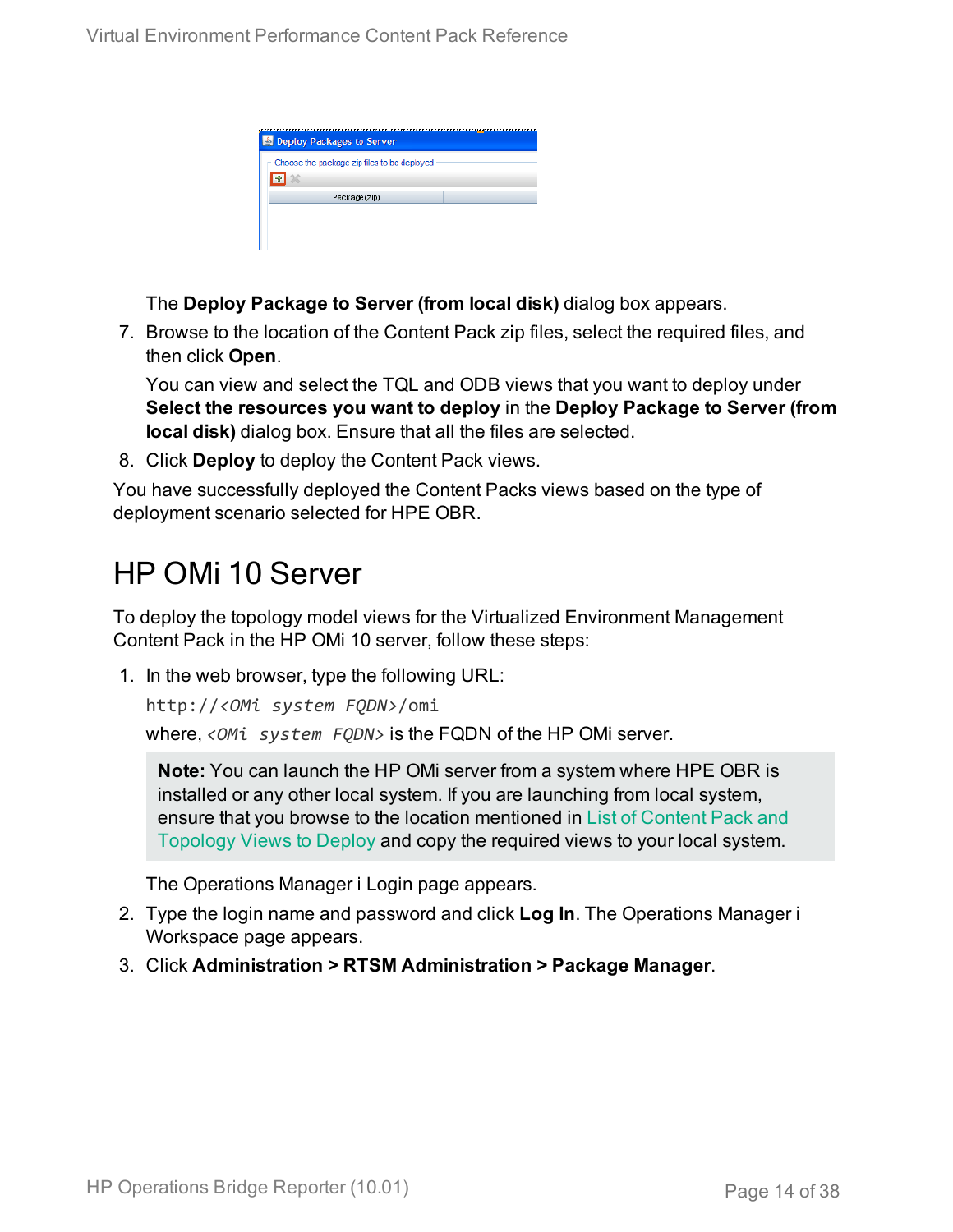| <b><i>OD</i></b> Operations Manager i<br>Workspaces $\smile$    | Administration $\sim$                               | Q search for menu items |                                                               | $\mathbf{L}$ admin $\sim$ | $\bullet$ |  |  |  |
|-----------------------------------------------------------------|-----------------------------------------------------|-------------------------|---------------------------------------------------------------|---------------------------|-----------|--|--|--|
| Workspaces > My Workspace                                       |                                                     |                         |                                                               | F.<br>Ī.                  |           |  |  |  |
| 360° View x                                                     | <b>Event Processing</b><br>УĢ                       |                         |                                                               |                           |           |  |  |  |
| Hierarchy<br>È.<br>EUM_BSMR<br>v<br>Y<br>[Select a Filter]<br>Y | 6<br>> Service Health                               |                         |                                                               |                           |           |  |  |  |
| Name                                                            | $\sim$ RTSM Administration                          |                         |                                                               |                           |           |  |  |  |
| E EUM_BSMR                                                      | <b>Modeling</b><br><b>IT Universe Manager</b>       |                         | <b>Data Flow Management</b><br><b>Reconciliation Priority</b> |                           |           |  |  |  |
| $\boxed{0}$ 1                                                   | <b>Modeling Studio</b>                              |                         | <b>Integration Studio</b>                                     |                           |           |  |  |  |
| e<br>16.55.245.42                                               | <b>Impact Analysis Manager</b>                      |                         | <b>Discovery Control Panel</b>                                |                           |           |  |  |  |
| $\bullet$ 16.59.1.1 - 16.59.50.255                              | <b>CI Type Manager</b><br><b>Enrichment manager</b> |                         | <b>Data Flow Probe Setup</b><br><b>Adapter Management</b>     |                           |           |  |  |  |
| $\bigotimes$ 16.59.101.1 - 16.59.150.255                        |                                                     |                         | <b>Data Flow Probe Status</b>                                 |                           |           |  |  |  |
| $\bigotimes$ 16.59.151.1 - 16.59.255.1                          | <b>Administration</b>                               |                         |                                                               |                           |           |  |  |  |
| 16.59.42.70 - 16.59.42.70                                       | <b>Package Manager</b><br>Scheduler                 |                         |                                                               |                           |           |  |  |  |
| $\bigotimes$ 16.59.51.1 - 16.59.100.255                         | <b>State Manager</b>                                | Package Manager         |                                                               |                           |           |  |  |  |
| 16.59.67.149<br>▄                                               | <b>CI Life Cycle</b>                                |                         |                                                               |                           |           |  |  |  |
| $\left[ \bigcirc \right]$ 2                                     |                                                     |                         |                                                               |                           |           |  |  |  |
| $\Theta$ 4                                                      | Ö<br>> Setup and Maintenance                        |                         |                                                               |                           |           |  |  |  |
| Active                                                          | > Users<br>22                                       |                         |                                                               |                           |           |  |  |  |

The Package Manager page appears.

4. Click the **Deploy Packages to Server (from local disk)** icon. The **Deploy Package to Server** dialog box appears.

| <b>Operations Manager i</b>                                             | Workspaces $\smile$ |        | Administration $\sim$ |          | Q search for menu items             | $\blacktriangle$ r admin $\blacktriangleright$ | $\odot$ |  |
|-------------------------------------------------------------------------|---------------------|--------|-----------------------|----------|-------------------------------------|------------------------------------------------|---------|--|
| Administration > RTSM Administration > Administration > Package Manager |                     |        |                       |          |                                     |                                                |         |  |
| View - Tools - Help -                                                   |                     |        |                       |          |                                     |                                                |         |  |
|                                                                         |                     |        |                       |          |                                     |                                                |         |  |
| ≐ Package N Deploy packages to server (from local disk)                 |                     | Readme | <b>Version</b>        | Build Nu | <b>Description</b>                  |                                                |         |  |
| Active_Directory                                                        | Applications        | Readme | 13.0-1179             | 1179     | Active Directory topology discovery |                                                |         |  |
| AlertsModel                                                             |                     |        |                       |          |                                     |                                                |         |  |
| AlertsTqls                                                              | Alerts              |        | 8.0                   |          |                                     |                                                |         |  |

5. Click the **Add** icon.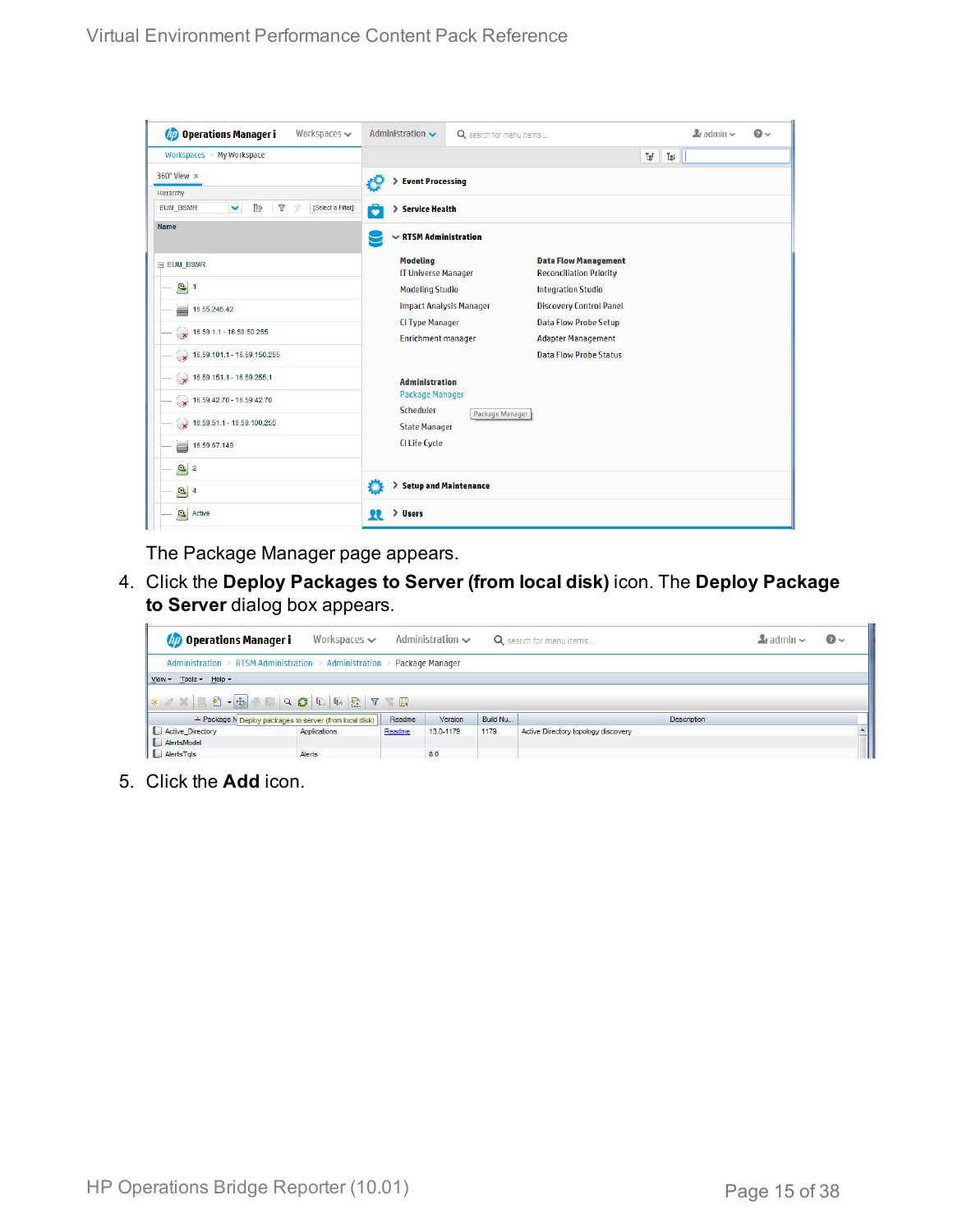| Seploy Packages to Server                   |        |        |
|---------------------------------------------|--------|--------|
| Choose the package zip files to be deployed |        |        |
| 壘<br>$\chi$                                 |        |        |
| Package(zip)<br>Add                         | Path   |        |
|                                             |        |        |
|                                             |        |        |
|                                             |        |        |
|                                             |        |        |
|                                             |        |        |
| Select the resources you want to deploy     |        |        |
| 名七脑                                         |        |        |
|                                             |        |        |
|                                             |        |        |
|                                             |        |        |
|                                             |        |        |
|                                             |        |        |
|                                             |        |        |
|                                             |        |        |
|                                             | Deploy | Cancel |

The **Deploy Package to Server (from local disk)** dialog box appears.

6. Browse tto the location of the Content Pack zip files, select the required files, and then click **Open**.

You can view and select the TQL and ODB views that you want to deploy under **Select the resources you want to deploy** in the **Deploy Package to Server (from local disk)** dialog box. Ensure that all the files are selected.

7. Click **Deploy** to deploy the Content Pack views.

You have successfully deployed the Content Packs views based on the type of deployment scenario selected for HPE OBR.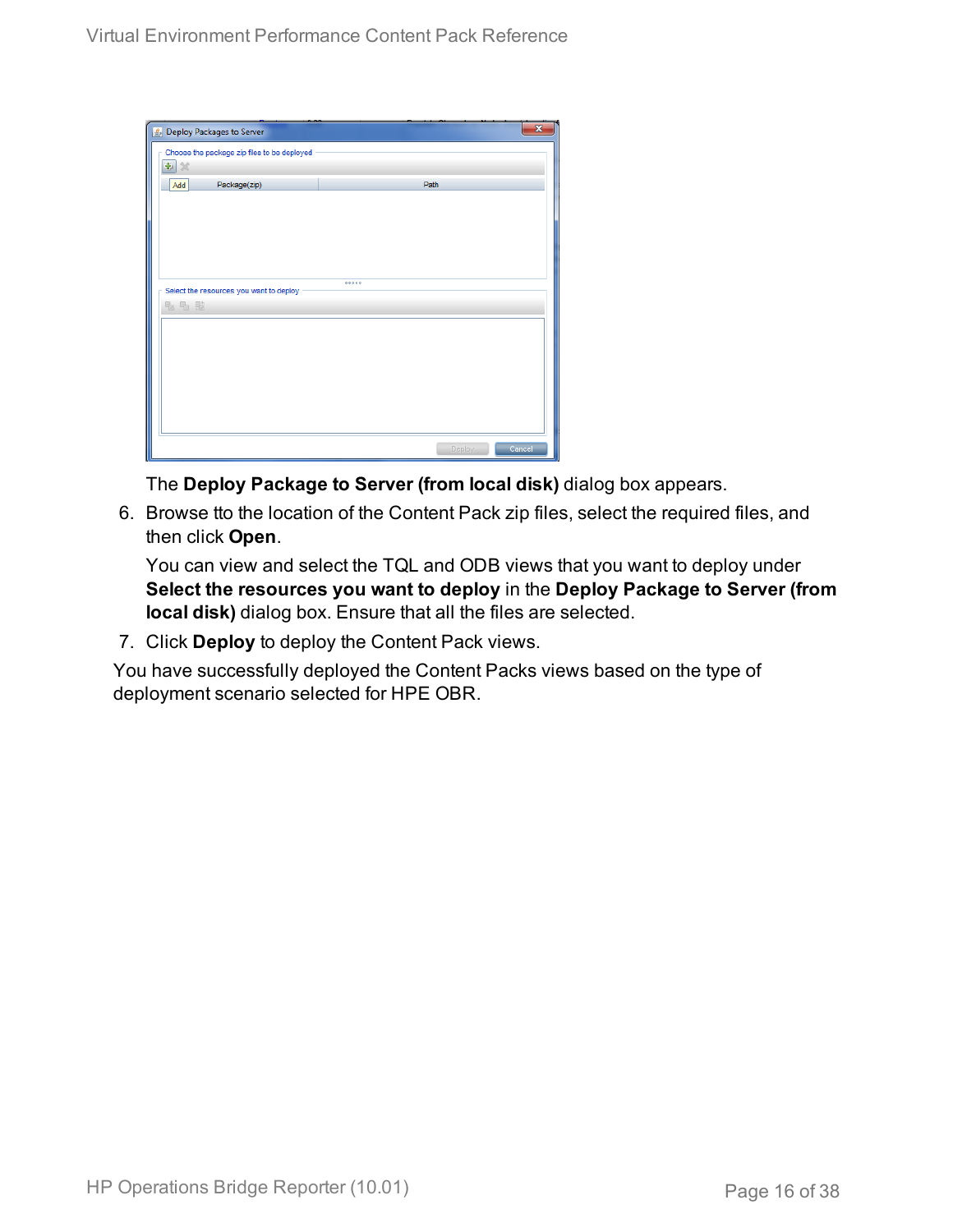## <span id="page-16-0"></span>Install the Content Pack

Before you begin to install the Content Packs, check the availability and integrity of the data sources.

### <span id="page-16-1"></span>Check Availability and Integrity of Data Sources

HPE OBR has Data Source Readiness Check tool that enables you to check the availability and integrity of RTSM and PA data sources before installing Content Packs. The tool is available on Windows and Linux operating systems. You can check the data source readiness using the property file or by database.

#### **Check Data Source Related to RTSM**

To check the availability and integrity of data source related to RTSM, follow these steps:

- 1. Log on to the HPE OBR system.
- 2. Before you check the data source readiness, ensure the following:
	- a. The **dscheck** folder is available in PMDB\_HOME.
	- b. The dscheckRTSM.sh script is available in %PMDB\_HOME%\dscheck\bin (**On Windows**) and \$PMDB\_HOME/dscheck/bin (**On Linux**).
	- c. Property file is created with the following entries:

## RTSM DB connection properties

rtsm.hostname=<*hostname*>

rtsm.username=<*username*>

rtsm.password=<*password*>

```
rtsm.port=<port>
```
- 3. To check the data source readiness, run the following command in the command prompt:
	- a. cd {PMDB\_HOME}/dscheck/bin
	- b. Check the data source readiness using:
		- i. **Property file**:

```
dscheckRTSM.sh -propFile <File_Path>/<property_file>
```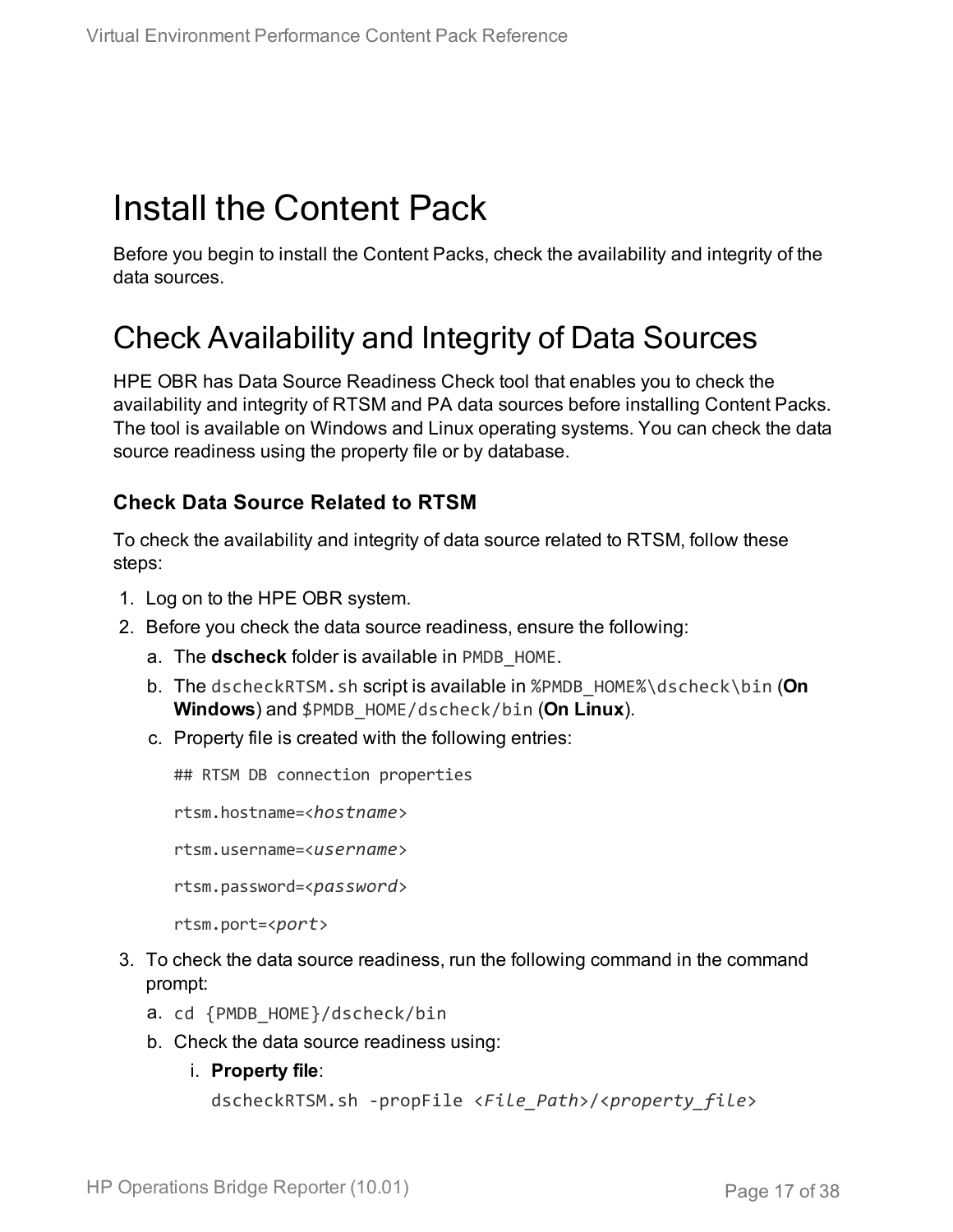where, <*File\_Path*> is the path where property file is created. <*property\_file*> is the name of the RTSM property file. For example, rtsm.prp.

#### ii. **Database**:

./dscheckRTSM.sh

You can open the .html file created in **dscheck** folder to check the availability and integrity of the RTSM data source.

| <b>Status Summary</b>            |                                   |                            |                             |                              |                                           |                                           |  |
|----------------------------------|-----------------------------------|----------------------------|-----------------------------|------------------------------|-------------------------------------------|-------------------------------------------|--|
| <b>BSM/OMi</b><br><b>Version</b> | <b>Host Name</b>                  |                            | Connection<br><b>Status</b> | <b>View</b><br><b>Status</b> | <b>Mandatory CI Type</b><br><b>Status</b> | <b>Mandatory CI<br/>Attributes Status</b> |  |
| Unknown                          | IWFVM02277.hpswlabs.adapps.hp.com |                            | Ø                           | ◶                            | ☺                                         | 0                                         |  |
|                                  |                                   |                            |                             |                              |                                           |                                           |  |
| <b>Select Views:</b>             |                                   |                            |                             |                              |                                           |                                           |  |
| Not available in RTSM            |                                   | Missing Mandatory CI Types |                             |                              | Missing Mandatory CI Attributes           |                                           |  |
|                                  |                                   |                            |                             |                              |                                           |                                           |  |
| <b>View Summary</b>              |                                   |                            |                             |                              |                                           |                                           |  |
|                                  |                                   |                            |                             |                              |                                           |                                           |  |
| <b>View Name</b>                 |                                   | <b>Available in</b>        | <b>Mandatory CI</b>         |                              | <b>Mandatory CI</b>                       |                                           |  |
|                                  |                                   | RTSM?                      | <b>Types Missing</b>        |                              | <b>Attributes</b><br><b>Missing</b>       |                                           |  |
| SM_PA                            |                                   | Yes.                       | $\mathbf{0}$                |                              | 4                                         |                                           |  |
| SM SiS BusinessView              |                                   | Yes:                       |                             |                              | $\blacktriangleleft$                      |                                           |  |
| Exchange Site View               |                                   | Yes:                       |                             |                              |                                           |                                           |  |
| J2EE_Deployment                  |                                   | Yes:                       |                             |                              |                                           |                                           |  |
| SM_HyperV_BusinessView           |                                   | Yes:                       |                             |                              |                                           |                                           |  |
| SM_SiS_Server                    |                                   | Yes                        |                             |                              |                                           |                                           |  |
| SM Sol Zones                     |                                   | Yes:                       |                             |                              |                                           |                                           |  |
| <b>ORA</b> Deployment            |                                   | Yes:                       |                             |                              |                                           |                                           |  |
| MSSQL BusinessView               |                                   | <b>Yes</b>                 |                             |                              |                                           |                                           |  |
| <b>ORA BusinessView</b>          |                                   | Yes:                       |                             |                              |                                           |                                           |  |
| SM Sol Zones BusinessView        |                                   | Yes:                       |                             |                              | 12                                        |                                           |  |
| <b>SHR Network</b>               |                                   | Yes:                       |                             |                              |                                           |                                           |  |
| <b>SM_LPAR</b>                   |                                   | Yes:                       |                             |                              | $\overline{1}$                            |                                           |  |
| SM SiS                           |                                   | Yes:                       |                             |                              |                                           |                                           |  |

The file displays the following information:

- i. Server status
- ii. Configuration details
- iii. Views available in RTSM
- iv. Mandatory CI types missing in the view
- v. Mandatory CI attributes missing with the CI type

#### **Check Data Source Related to PA**

To check the availability and integrity of data source related to PA, follow these steps:

- 1. Log on to the HPE OBR system.
- 2. Before you check the data source readiness, ensure the following:
	- a. The **dscheck** folder is available in PMDB\_HOME.
	- b. The dscheckPA.sh script is available in %PMDB\_HOME%\dscheck\bin (**On Windows**) and \$PMDB\_HOME/dscheck/bin (**On Linux**).
	- c. Property file with the entries of PA nodes is created.
- 3. To check the data source readiness, run the following command in the command prompt: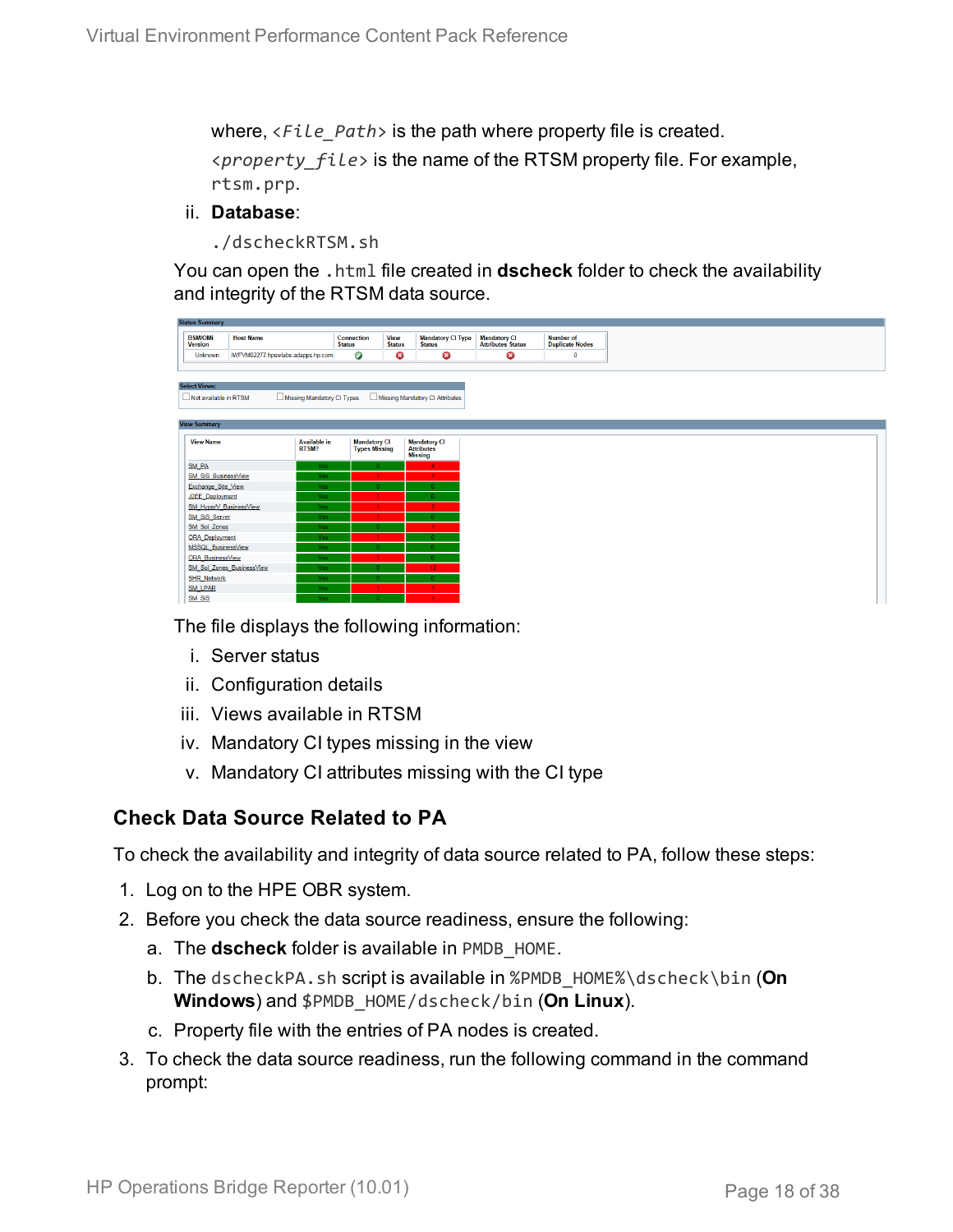- a. cd {PMDB\_HOME}/dscheck/bin
- b. Check the data source readiness using:
	- i. **Property file**:

dscheckPA.sh -propFile <*File\_Path*>/<*property\_file*> where, <*File\_Path*> is the path where property files is created. <*property\_file*> is the name of the PA property file. For example, pa.prp.

#### ii. **Database**:

./dscheckPA.sh

You can open the .html file created in **dscheck** folder to check the availability and integrity of the PA data source.

| <b>Total</b>       | <b>Not Reachable</b> | <b>Policy Missing</b>     |                             |                      | Data not logged for last 2 days |                                   | <b>DSi/CODA Status</b> |                 |  |
|--------------------|----------------------|---------------------------|-----------------------------|----------------------|---------------------------------|-----------------------------------|------------------------|-----------------|--|
| ∸                  | 0                    |                           | ┚                           |                      |                                 |                                   | 1                      |                 |  |
|                    |                      |                           |                             |                      |                                 |                                   |                        |                 |  |
|                    |                      |                           |                             |                      |                                 |                                   |                        |                 |  |
| <b>Select any</b>  |                      |                           |                             |                      |                                 |                                   |                        |                 |  |
| Node Name:         |                      |                           | Domains: -- Select All -- V |                      |                                 |                                   |                        |                 |  |
|                    |                      |                           |                             |                      |                                 |                                   |                        |                 |  |
|                    |                      |                           |                             |                      |                                 |                                   |                        |                 |  |
|                    |                      |                           |                             |                      |                                 |                                   |                        |                 |  |
| <b>Node Status</b> |                      |                           |                             |                      |                                 |                                   |                        |                 |  |
| <b>Node Name</b>   |                      | <b>BBC</b><br><b>ICMP</b> | <b>CODA</b>                 | <b>Agent Version</b> | <b>Last Log Time</b>            | Number                            | <b>Domain</b>          | <b>DSi/CODA</b> |  |
|                    |                      | ping<br>ping              | ping                        |                      |                                 | of                                |                        |                 |  |
|                    |                      |                           |                             |                      |                                 | <b>Missing</b><br><b>Policies</b> |                        |                 |  |

The file displays the following information:

- i. Node status summary
- ii. Node status

### <span id="page-18-0"></span>Selecting the Content Pack Components

A Content Pack is a data mart—a repository of data collected from various sources—that pertains to a particular domain, such as system performance or virtual environment performance, and meets the specific demands of a particular group of knowledge users in terms of analysis, content presentation, and ease of use. For example, the system performance content provides data related to the availability and performance of the systems in your IT infrastructure. Content Packs also include a relational data model, which defines the type of data to be collected for a particular domain, and a set of reports for displaying the collected data.

The following figure shows the typical data flow between the components of the Content Pack: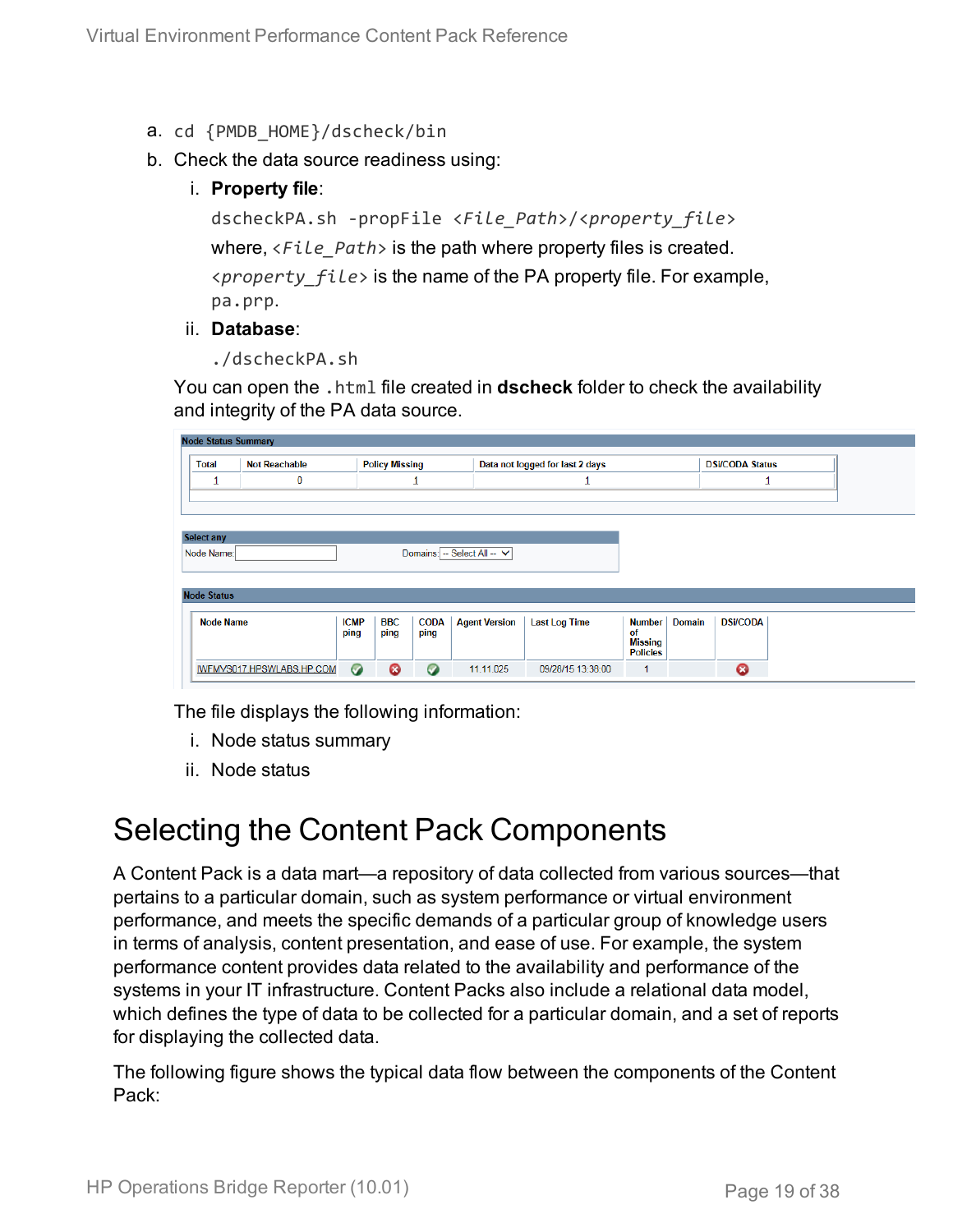

- **. Domain component:** The Domain or Core Domain component defines the data model for a particular Content Pack. It contains the rules for generating the relational schema. It also contains the data processing rules, including a set of standard preaggregation rules, for processing data into the database. The Domain component can include the commonly-used dimensions and cubes, which can be leveraged by one or more Report Content Pack components. The Domain Content Pack component does not depend on the configured topology source or the data source from where you want to collect data.
- <sup>l</sup> **ETL (Extract, Transform, and Load) component**: The ETL Content Pack component defines the collection policies and the transformation, reconciliation, and staging rules. It also provides the data processing rules that define the order of execution of the data processing steps.

A single data source application can have multiple ETL components. For example, you can have one ETL component for each virtualization technology supported in Performance Agent such as Oracle Solaris Zones, VMware, IBM LPAR, and Microsoft HyperV. The ETL component can be dependent on one or more Domain components. In addition, you can have multiple ETL components feeding data into the same Domain component.

If the data source is HP Operations Agent or Performance Agent, select Performance Agent based Content Pack components.

If the data source is VMware vCenter, select VMWare\_vCenter based Content Pack components.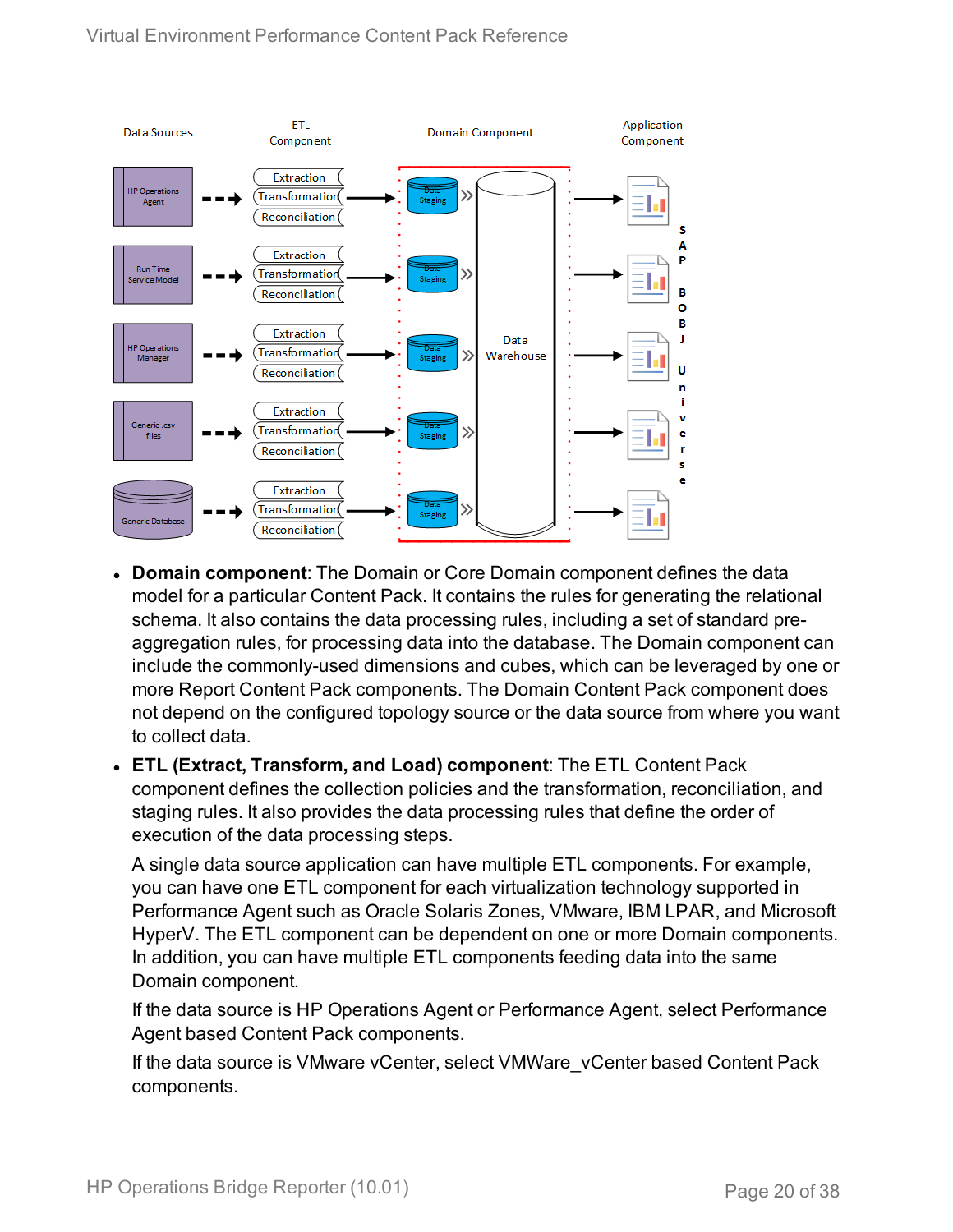Select either VirtualEnvPerf\_ETL\_VMware\_SiteScope or VirtualEnvPerf\_ETL VMware\_SiS\_API Content Pack component.

The VirtualEnvPerf\_ETL\_VMware\_SiteScope is for Profile DB integration. If the topology source is BSM 9.x and you have already installed the VirtualEnvPerf\_ETL\_ VMware SiteScope, you can continue to use the same. The VirtualEnvPerf\_ETL VMware SiS API is for OMi 10.0 integration. You can use this Content Pack component even in the absence of Profile DB. The list of metrics collected by VirtualEnvPerf\_ETL\_VMware\_SiteScope and VirtualEnvPerf\_ETL\_VMware\_SiS API are same.

The Content Pack components 'VirtualEnvPerf\_ETL\_VMWare\_vCenter' and 'VirtualEnvPerf\_ETL\_VMWare\_PerformanceAgent' are mutually exclusive. Ensure that only one of them is selected.

**Note:** The HPE Operations Bridge Reporter supports HPE Cloud Optimizer (earlier known as HP Virtualization Performance Viewer(vPV)). HPE OBR collects data for reporting on performance, configuration, and capacity problems in the virtual environments from HPE Cloud Optimizer. For more information on the integration of HPE OBR with HPE Cloud Optimizer, see User Guide from the following URL:

<https://hpln.hpe.com/contentoffering/hpe-obr-cloud-optimizer-content>

**Application component**: The Report Content Pack component defines the application-specific aggregation rules, business views, SAP BusinessObjects universes, and the reports for a particular domain. Application components can be dependent on one or more Domain components. This component also provides the flexibility to extend the data model that is defined in one or more Domain components.

The list of Content Pack components that you can install depends on the topology source that you configured during the post-install configuration phase of the installation. Once the topology source is configured, the Deployment Manager filters the list of Content Pack components to display only those components that can be installed in the supported deployment scenario. For example, if RTSM is the configured topology source, the Deployment Manager only displays those components that can be installed in the SaOB and APM deployment scenarios.

For more information about each Content Pack and the reports provided by them, see the *HPE Operations Bridge Reporter Online Help for Users*.

### <span id="page-20-0"></span>Install the Content Pack in Deployment Manager

To install the required Virtualized Environment Management Content Pack, follow these steps: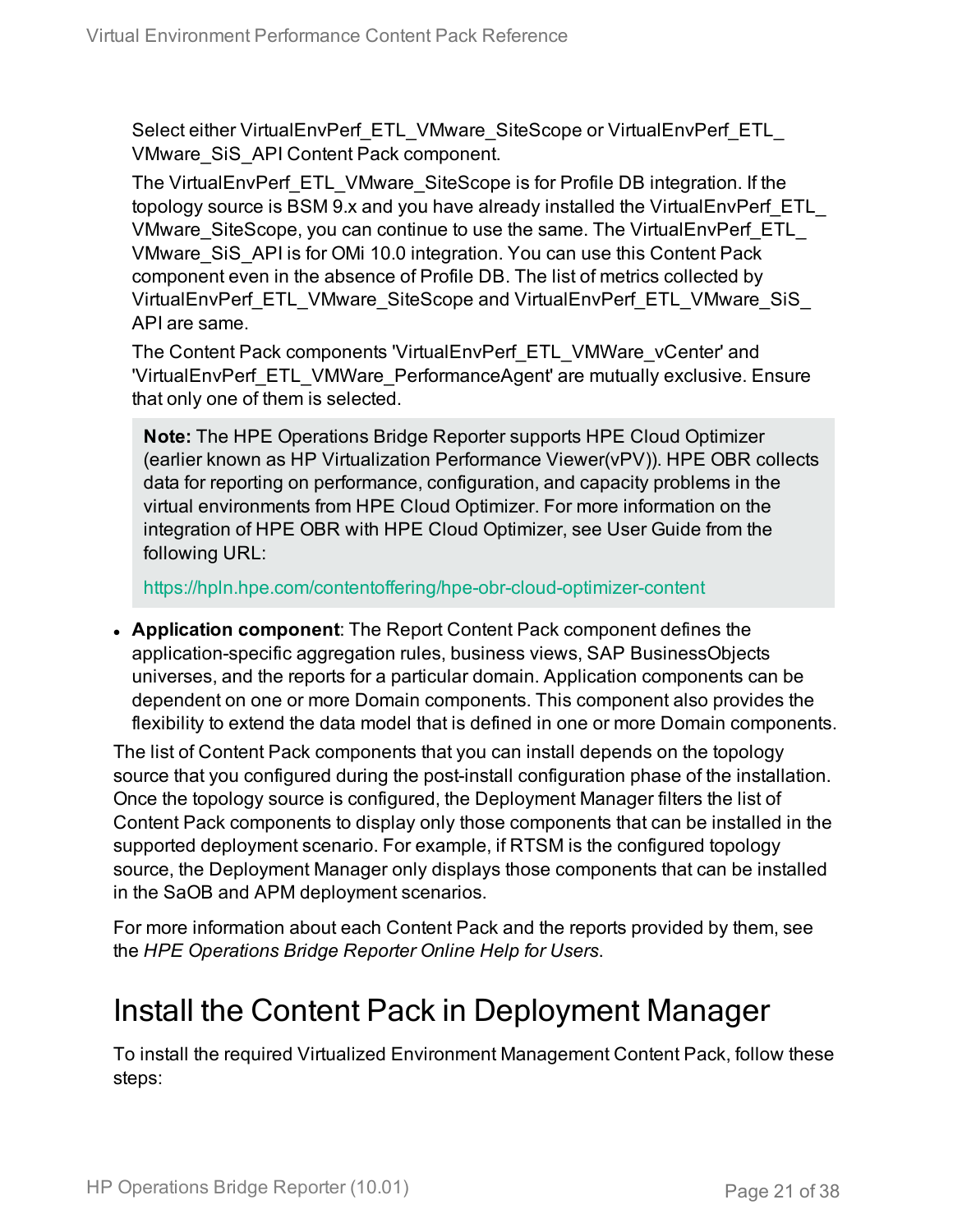1. Launch the Administration Console in a web browser using the following URL:

http://*<OBR\_Server\_FQDN>*:21411

2. In the Administration Console, click **Administration > Deployment Manager**. The Deployment Manager page is displayed.

**Note:** You have to install the Content Pack based on the topology source. You need not install all the Content Pack listed.

To install this content pack and to generate reports on data from HPOM, BSM, or OMi, make the following selections:

- VirtualEnvPerf ETL HyperV PerformanceAgent (10.00.000)
- VirtualEnvPerf ETL IBMLPAR PerformanceAgent (10.00.000)
- VirtualEnvPerf ETL SolarisZones PerformanceAgent (10.00.000)
- VirtualEnvPerf\_ETL\_VMWare\_PerformanceAgent (10.00.000)
- VirtualEnvPerf ETL VMware SiS API (10.00.000)
- VirtualEnvPerf ETL VMware SiteScope (10.00.000)
- VirtualEnvPerf Domain (10.00.000)
- VirtualEnvPerf Domain VMWare (10.00.000)
- VirtualEnvPerf Reports (10.00.000)
- VirtualEnvPerf Reports VMWare (10.00.000)
- VirtualEnvPerf ETL VMWare vCenter (10.00.000)

**Note:** The VirtualEnvPerf\_ETL\_VMware\_SiteScope is for Profile DB integration. If the topology source is BSM 9.x and you have already installed the VirtualEnvPerf\_ETL\_VMware\_SiteScope, you can continue to use the same. The VirtualEnvPerf\_ETL\_VMware\_SiS\_API is for OMi 10.0 integration. You can use this Content Pack component even in the absence of Profile DB. The list of metrics collected by VirtualEnvPerf\_ETL\_VMware\_SiteScope and VirtualEnvPerf\_ETL\_VMware\_SiS\_API are same. You need to deploy either VirtualEnvPerf\_ETL\_VMware\_SiteScope or VirtualEnvPerf\_ETL\_VMware\_SiS API in the HPE OBR deployment scenario.

**Note:** The Content Pack components for 'VirtualEnvPerf\_ETL\_VMWare\_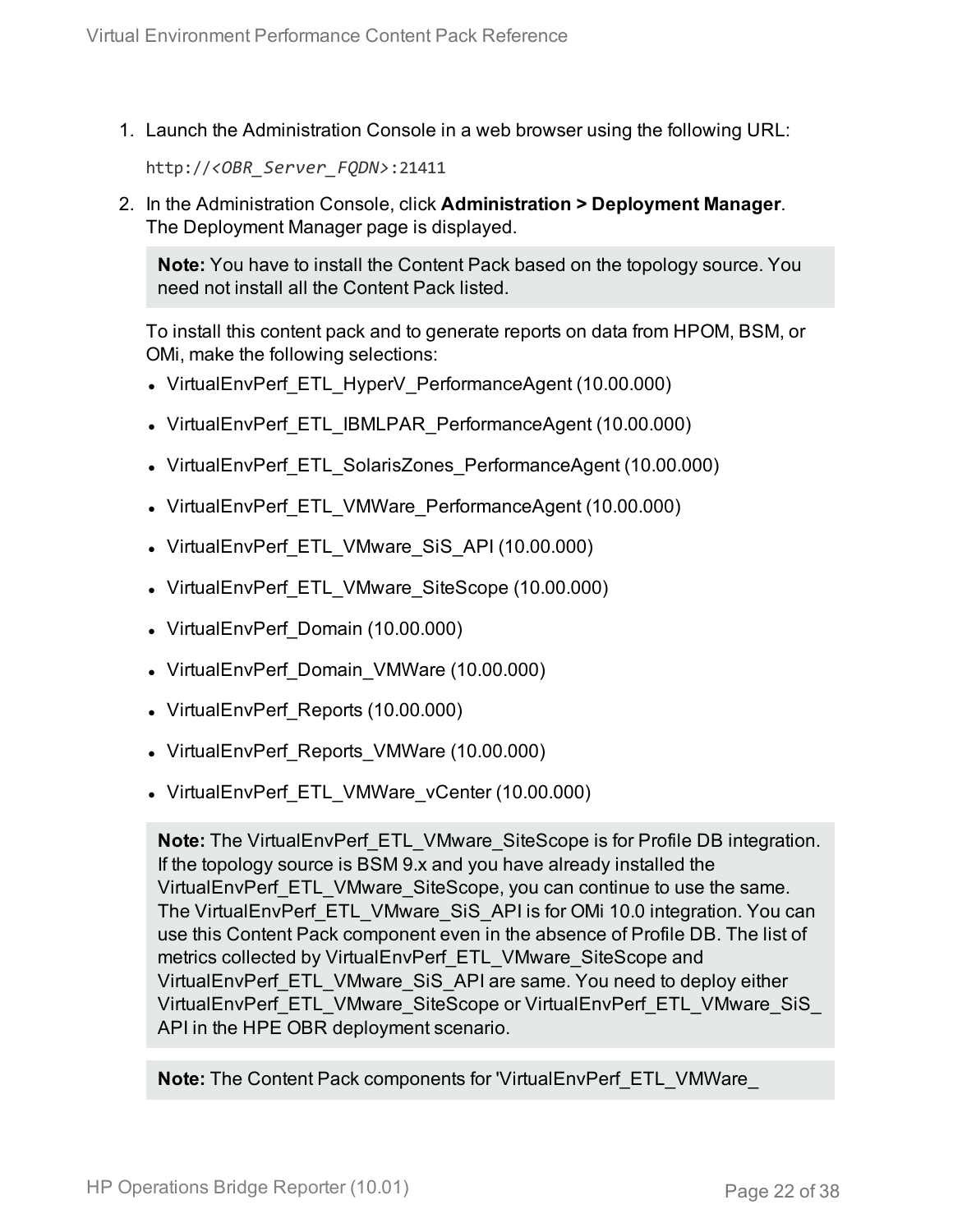vCenter' and 'VirtualEnvPerf\_ETL\_VMWare\_PerformanceAgent' are mutually exclusive. Ensure that only one of them is selected.

**Tip:** Install the following dependent content packs (and their components) along with this content pack for it to function:

- $\blacksquare$  Core
	- <sup>o</sup> Core\_Domain
- System Performance
	- <sup>o</sup> SysPerf\_Domain

**Note:** The dependent domain content pack get selected automatically, you have to select only the ETLs based on the topology source.

**Note:** For more details on ETLs, see *HPEOperations Bridge Reporter Content Pack Release Notes*.

3. Click **Install/Upgrade** to install the Content Packs.

The color of the status column changes for all the selected Content Packs. An Installation Started status appears in the **Status** column for Content Pack that is currently being installed. The Deployment Manager page automatically refreshes itself to display the updated status. Once the installation completes, an Installation Successful status appears. If the installation fails, an Installation Failed status appears.

**Note:** The timer service will be stopped automatically during install/uninstall/upgrade operation and will be started once operation is complete.

4. Click the link in the **Status** column for more information about the installation process.

The Content Pack Component Status History window is displayed. It displays the details of the current and historical status of that Content Pack component's installation.

**Note:** During install/uninstall process, Deployment Manager does not allow you to interrupt the process. Instead, you must wait till the current process is complete before you can perform any other operations on the Deployment Manager page.

### <span id="page-22-0"></span>Uninstalling the Content Pack Components

Use the Deployment Manager utility to uninstall the Content Pack components.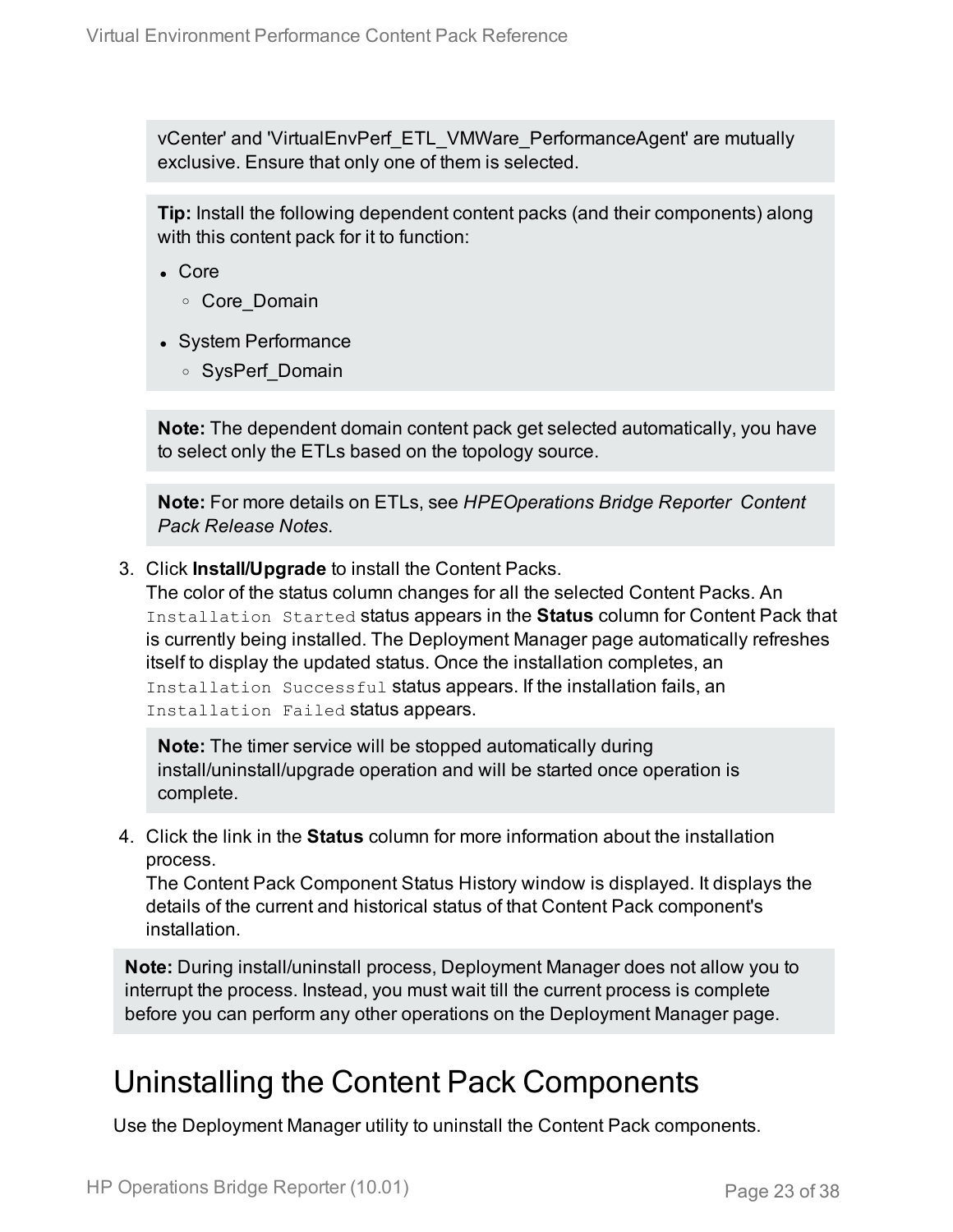To uninstall the Content Packs, follow these steps:

- 1. Launch the Administration Console in a web browser:
	- a. Launch the following URL:
		- https://*<OBR\_Server\_FQDN>*:21412/
	- b. Type **administrator** in the **Login Name** field and password in the **Password** field. Click **Log In** to continue. The Administration Console page appears.

**Note:** If you use any other user account to access the Administration Console, make sure that the user account has administrator privileges.

2. On the left pane, click **Administration**, and then click **Deployment Manager**. The **Deployment Manager** page appears.

The Deployment Manager displays the Content Pack components that are installed in the supported deployment scenario. For the list of Content Pack, see ["List](#page-11-1) of Content Pack and [Topology](#page-11-1) Views to Deploy" on page 12.

3. Click icon for the required Content Pack to be uninstalled. A summary message is displayed.

**Note:** At a time, only one Content Pack and its dependent Content Packs are uninstalled.

4. Click **OK** to uninstall the Content Pack. The uninstall status is displayed in the **Status** column.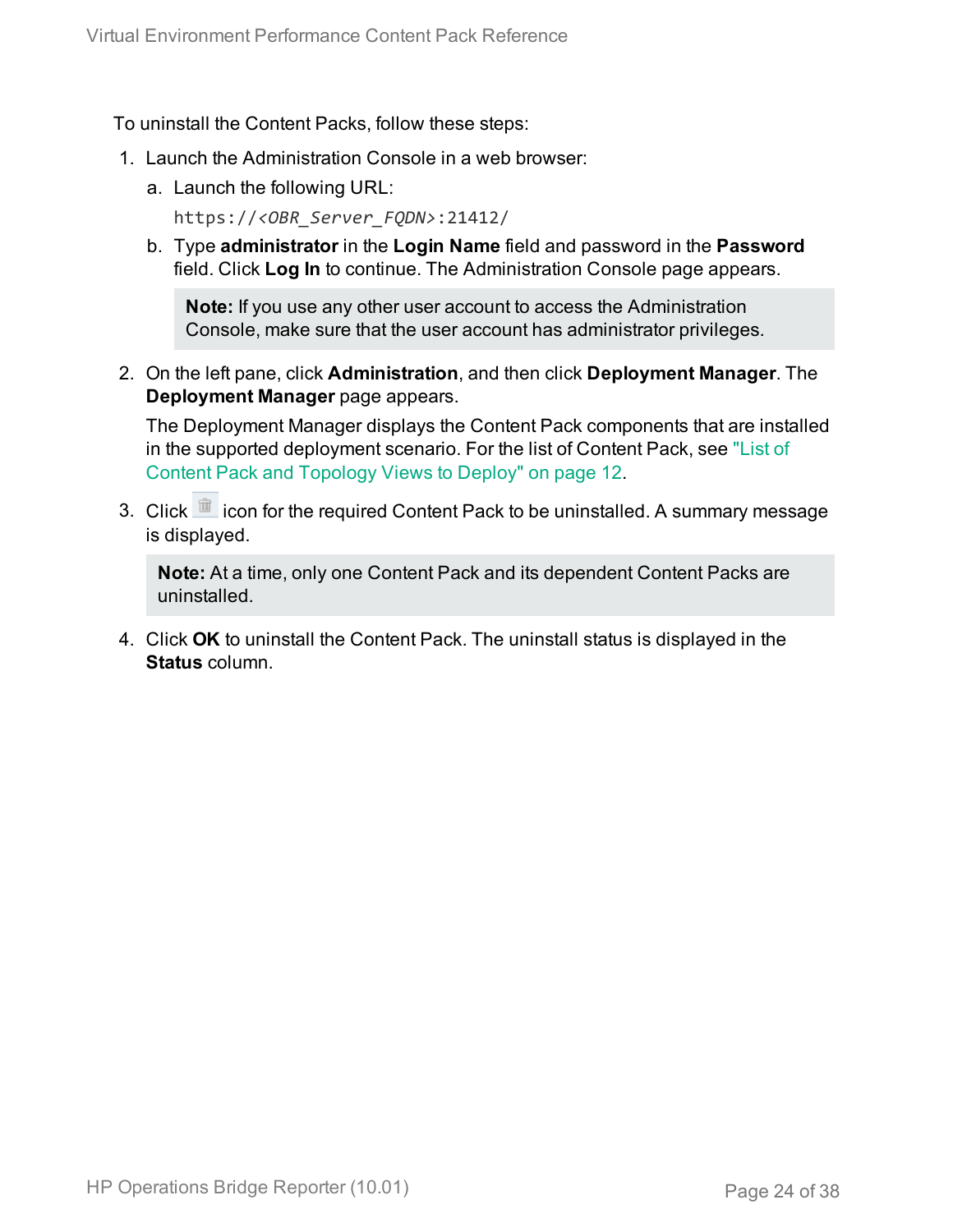# <span id="page-24-0"></span>Data Source Collection Configuration

After installing Content Packs, you must configure HPE OBR to collect required data from various data collectors. The data collectors work internally within the HPE OBR infrastructure to collect the data. Therefore, you cannot directly interface with these collectors. Instead, you can specify the data sources from where the collectors can collect the data through the Administration Console.

In BSM/OMi deployment scenario, HP SiteScope and HP Operations Agent monitors the physical and virtual nodes. When you configure data source in this scenario, choose HP Operations Agent and/or HP SiteScope as the data source.

In HPOM deployment scenario, HP Operations Agent monitors the physical and virtual nodes. When you configure data source in this scenario, choose HP Operations Agent as the data source.

### <span id="page-24-1"></span>Configuring the HP Operations Agent Data Source

In the RTSM deployment scenario, you do not have to create new HP Operations Agent data source connections. Because, by default, all the nodes on which HP Operations Agent is installed are automatically discovered when the topology information is collected. These data sources or nodes are listed in the HP Operations Agent Data Source page of the Administration Console.

To view the list of HP Operations Agent data sources, follow these steps:

- 1. In the **Administration Console**, click **Data Source Configuration > HP Operations Agent**. The **HP Operations Agent Data Source** page appears.
- 2. To view detailed information about the HP Operations Agent data sources, click the Domain name or the number in the **HP Operations Agent Data Source Summary** table. The **HP Operations Agent Data Source Details** table appears.
- 3. To change the data collection schedule for one or more hosts, specify a polling time between 1 and 24 hours in the **Hrs** box in the **Schedule Polling Frequency** column.
- 4. Click **Save** to save the changes. A Saved Successfully message appears in the Information message panel.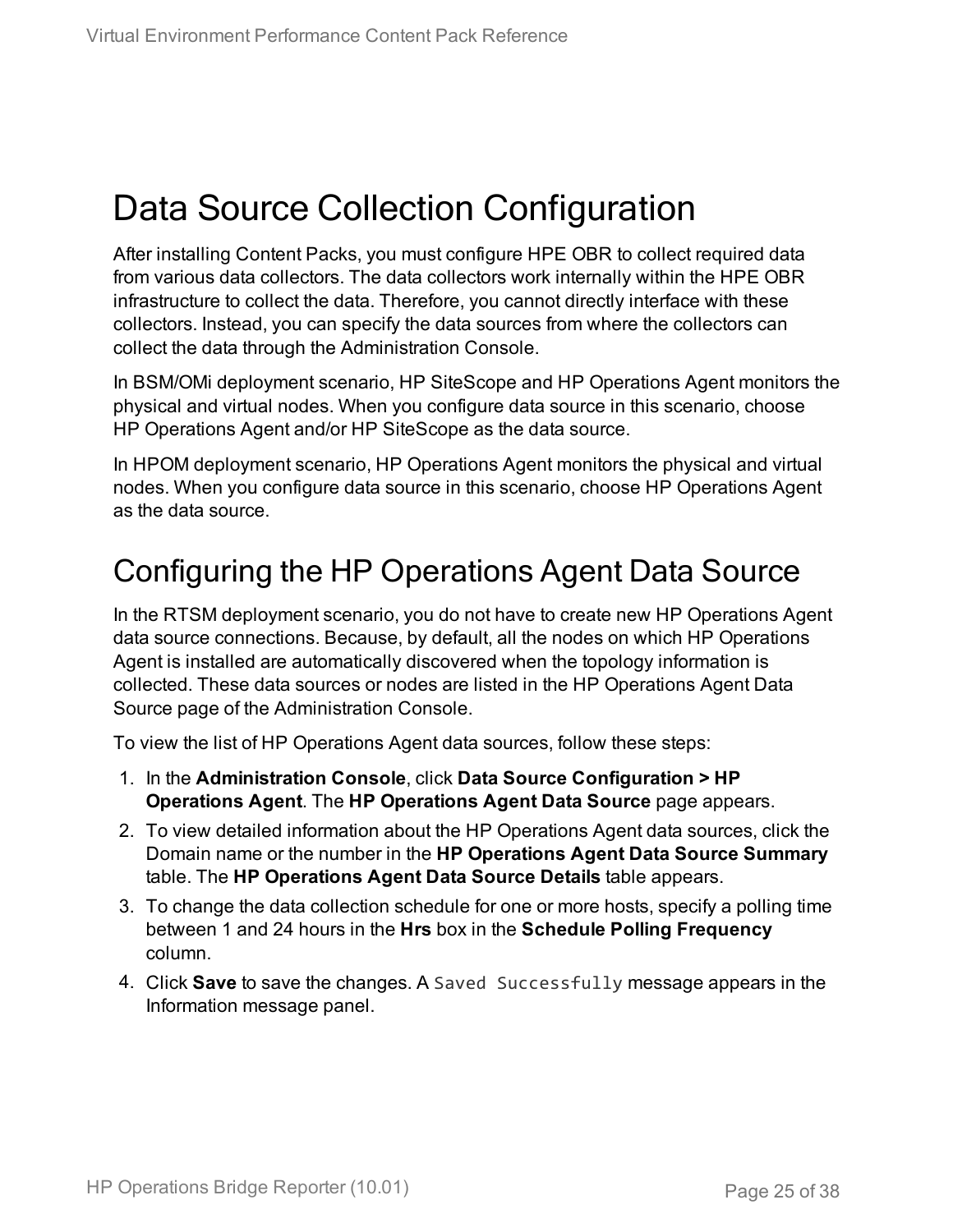### <span id="page-25-0"></span>Configuring the HP SiteScope Data Source

You can use the SiteScope page to configure a SiteScope data source, which collects data from several SiteScope monitors in your environment. Using this page, you can enable or disable data collection and add or delete the data collection connection according to your requirements. If Profile database is selected as the channel for metrics in Configuration Wizard, you must create a collector for the SiteScope data source.

To create a new SiteScope data source connection, follow these steps:

1. In the **Administration Console**, click **Collection Configuration > SiteScope**. The **SiteScope** page appears.

| <b>Field</b>                              | <b>Description</b>                                                                                                                 |
|-------------------------------------------|------------------------------------------------------------------------------------------------------------------------------------|
| <b>Connection Settings</b>                |                                                                                                                                    |
| Host name                                 | IP address or FQDN of the SiteScope server.                                                                                        |
| Port                                      | Port number to query the SiteScope server.                                                                                         |
|                                           | <b>Note:</b> The port number 8080 is the default port to<br>connect to SiteScope server.                                           |
| Use SSL                                   | (Optional). If selected, you must enable the SiteScope<br>server to support communication over Secure Sockets<br>Layer (SSL).      |
| User name                                 | Name of the SiteScope user.                                                                                                        |
| Password                                  | Password of the SiteScope user.                                                                                                    |
| Init String                               | Shared key used to establish a connection to SiteScope<br>server.                                                                  |
|                                           | Note: To obtain the Init String, log in to SiteScope server<br>with your credentials and click on General Preferences ><br>LW SSO. |
| <b>Collection Station</b>                 | This option is use for a collector installed on a remote<br>system.                                                                |
| <b>General Data Integration Settings:</b> |                                                                                                                                    |

2. Click **Create New**. The **Connection Parameters** dialog box appears. 3. In the **Connection Parameters** dialog box, type the following values: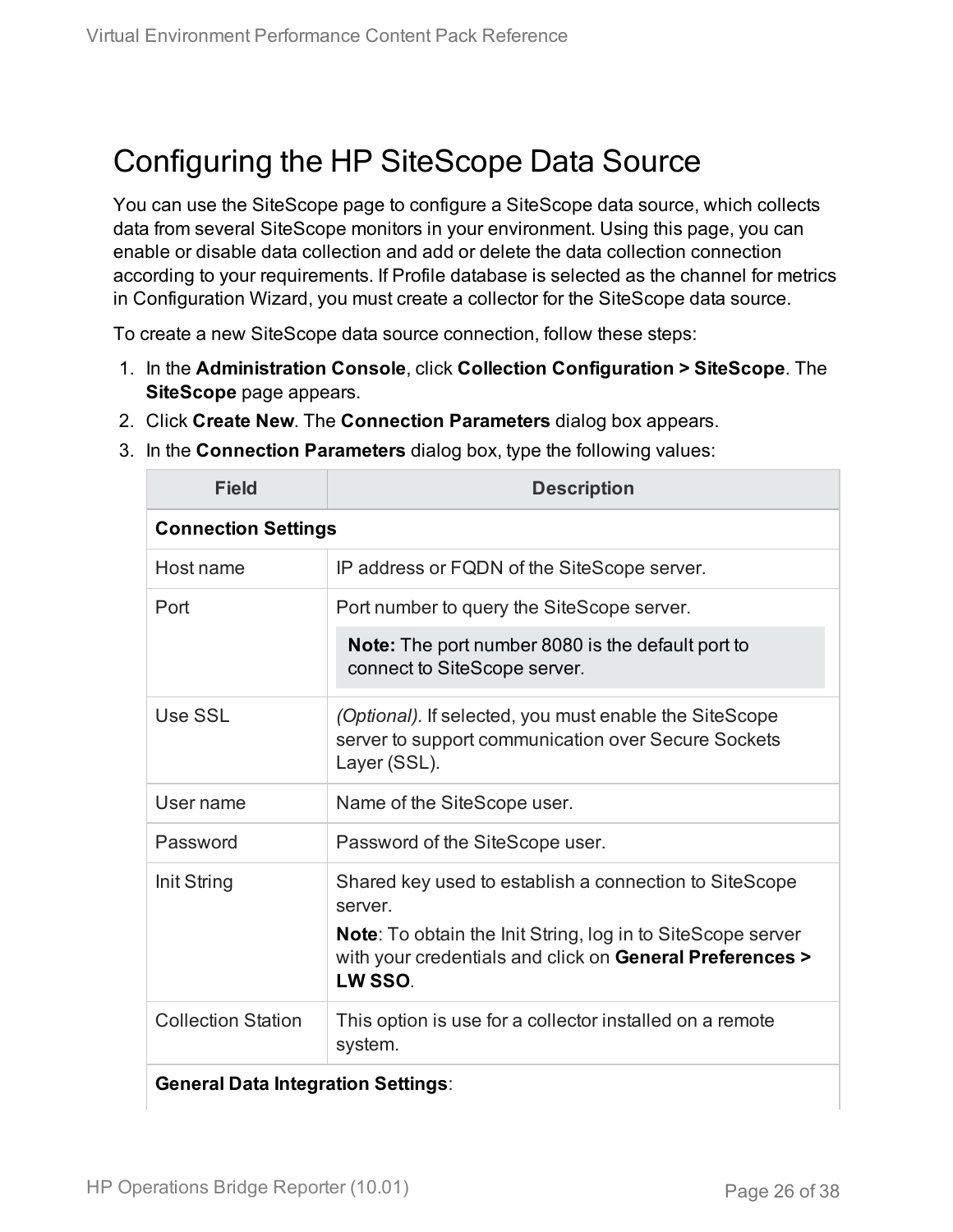| <b>Field</b>                                                                                                                                                                                                                                                                                                                                                                                                     | <b>Description</b>                                                                                                                             |  |  |  |  |  |
|------------------------------------------------------------------------------------------------------------------------------------------------------------------------------------------------------------------------------------------------------------------------------------------------------------------------------------------------------------------------------------------------------------------|------------------------------------------------------------------------------------------------------------------------------------------------|--|--|--|--|--|
| These settings create a generic data integration between the SiteScope server<br>and the HPE OBR server. After the connection is successful, SiteScope servers<br>push data to the HPE OBR server.<br>Also, you must create a tag in HPE OBR that you must manually apply to the<br>SiteScope monitors that you want to report on. For more information on applying<br>the tag, see documentation for SiteScope. |                                                                                                                                                |  |  |  |  |  |
| Integration name                                                                                                                                                                                                                                                                                                                                                                                                 | Enter the name of the integration.<br>Note: You cannot change it later.                                                                        |  |  |  |  |  |
| Encoding                                                                                                                                                                                                                                                                                                                                                                                                         | The encoding type for communication between HPE OBR<br>and SiteScope.                                                                          |  |  |  |  |  |
| Use SSL                                                                                                                                                                                                                                                                                                                                                                                                          | (Optional). If selected, you must enable the SiteScope<br>server to support communication over Secure Sockets<br>Layer (SSL).                  |  |  |  |  |  |
| Reporting interval<br>(seconds)                                                                                                                                                                                                                                                                                                                                                                                  | Frequency at which SiteScope pushes data to HPE OBR.<br>This is a configurable parameter.                                                      |  |  |  |  |  |
| Request timeout<br>(seconds)                                                                                                                                                                                                                                                                                                                                                                                     | The time to wait before the connection times out. Value of<br>zero (0) gives you infinite timeout period. This is a<br>configurable parameter. |  |  |  |  |  |
| <b>Connection timeout</b><br>(seconds)                                                                                                                                                                                                                                                                                                                                                                           | Timeout until connection is reestablished. Value of zero (0)<br>means timeout is not used. This is a configurable<br>parameter.                |  |  |  |  |  |
| Number of retries                                                                                                                                                                                                                                                                                                                                                                                                | Number of retries that SiteScope server attempts during<br>connection error with HPE OBR.                                                      |  |  |  |  |  |
| Authentication<br>when requested                                                                                                                                                                                                                                                                                                                                                                                 | (Optional). If selected, authentication is performed using the<br>Web server user name and password.                                           |  |  |  |  |  |
| Authentication user<br>name                                                                                                                                                                                                                                                                                                                                                                                      | If HPE OBR is configured to use basic authentication,<br>specify the user name to access the server.                                           |  |  |  |  |  |
| Authentication<br>password                                                                                                                                                                                                                                                                                                                                                                                       | If HPE OBR is configured to use basic authentication,<br>specify the password to access the server.                                            |  |  |  |  |  |
| Proxy address                                                                                                                                                                                                                                                                                                                                                                                                    | If proxy is enabled on SiteScope, enter the proxy address.                                                                                     |  |  |  |  |  |
| Proxy user name                                                                                                                                                                                                                                                                                                                                                                                                  | Enter user name of the proxy server.                                                                                                           |  |  |  |  |  |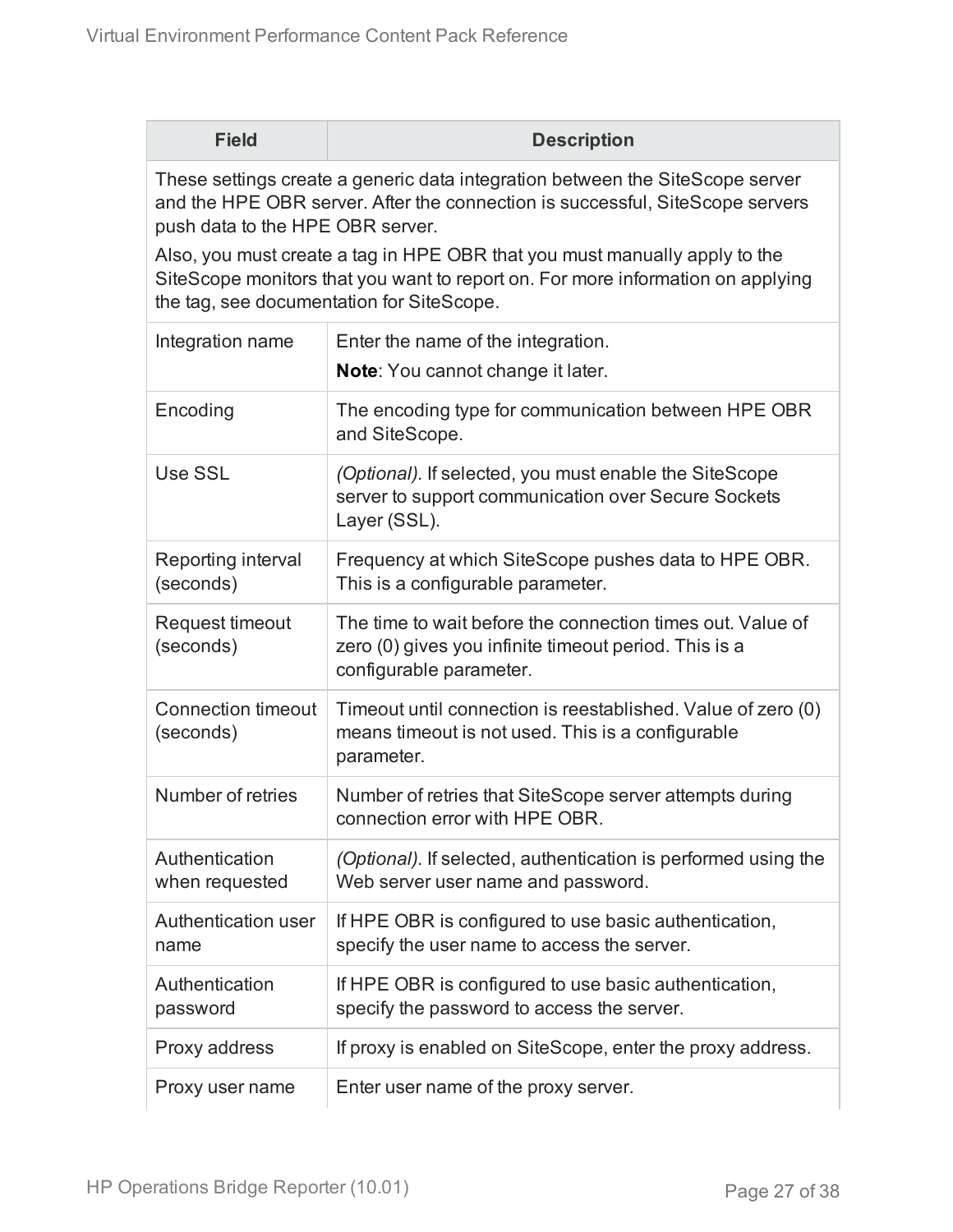| Field          | <b>Description</b>                                                                                              |
|----------------|-----------------------------------------------------------------------------------------------------------------|
| Proxy password | Enter password of the proxy server.                                                                             |
| Create tag     | Select it to create a tag for the SiteScope monitors that you<br>must manually apply from the SiteScope server. |
| Tag name       | User defined name of the tag.                                                                                   |

- 4. Click **OK**.
- 5. Click **Save**. A Saved Successfully message appears in the Information message panel.

<span id="page-27-0"></span>Data collection for the newly created SiteScope data source connection is enabled by default. In addition, the collection frequency is scheduled for every 15 minutes.

### Configuring the VMware vCenter Data Source

You can configure VMware vCenter as the data collection source to collect virtualization metrics in the HPOM deployment scenario.

To configure VMware vCenter, follow these steps:

- 1. In the **Administration Console**, click **Collection Configuration > VMware vCenter**. The **VMware vCenter Data Source** page appears.
- <span id="page-27-1"></span>2. Click **Create New** to test the connection. The **Connection Parameters** dialog box appears.
- 3. In the **Connection Parameters** dialog box, type the following values:

| Field                     | <b>Description</b>                                           |
|---------------------------|--------------------------------------------------------------|
| Host name                 | IP address or FQDN of the VMware vCenter database<br>server. |
| User name                 | Name of the VMware vCenter database user.                    |
| Password                  | Password of the VMware yCenter database user.                |
| <b>Collection Station</b> | To specify whether it is a Local / Remote Collector.         |

**Note:** You can configure additional VMware vCenter data sources using [Step](#page-27-1) 2 for each VMware vCenter connection that you wish to create.

4. To change the VMware vCenter data collection schedule for one or more hosts, in the **Schedule Frequency** column, specify a collection time between 5 and 60 minutes in the **Mins** box.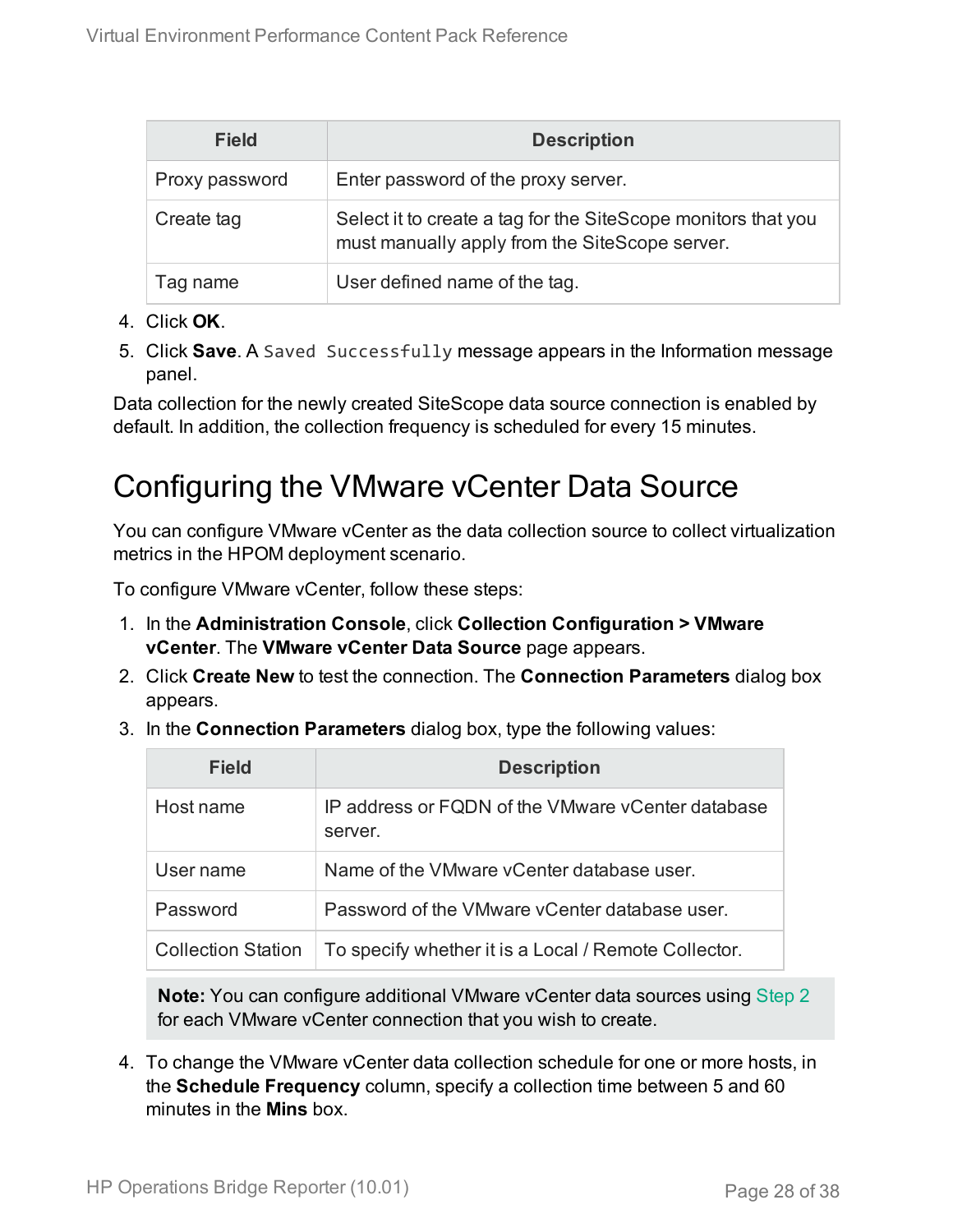- 5. Click **Save** to save the changes. A Saved Successfully message appears in the Information message panel.
- 6. In the VMware vCenter server, grant the user the following permissions:
	- Set the datastore permission to Browse Datastore.
	- Set the datastore permission to Low Level File Operations.
	- Set the sessions permission to Validate session.
- 7. In the VMware vCenter server, set the Statistics Level:
	- a. In the vSphere Client, click **Administration > vCenter Server Settings**.
	- b. In the **vCenter Server Settings** window, click **Statistics**. The **Statistics Interval** page is displayed. This page displays the time interval after which the vCenter Server statistics will be saved, the time duration for which the statistics will be saved and the statistics level.
	- c. Click **Edit.**
	- d. In the **Edit Statistics Interval** window, set the Statistics Interval from the dropdown list. For the statistics level that you select, the **Edit Statistics Interval** window appears. This displays the type of statistics which will be collected for that level. You must set the minimum statistic level as 2.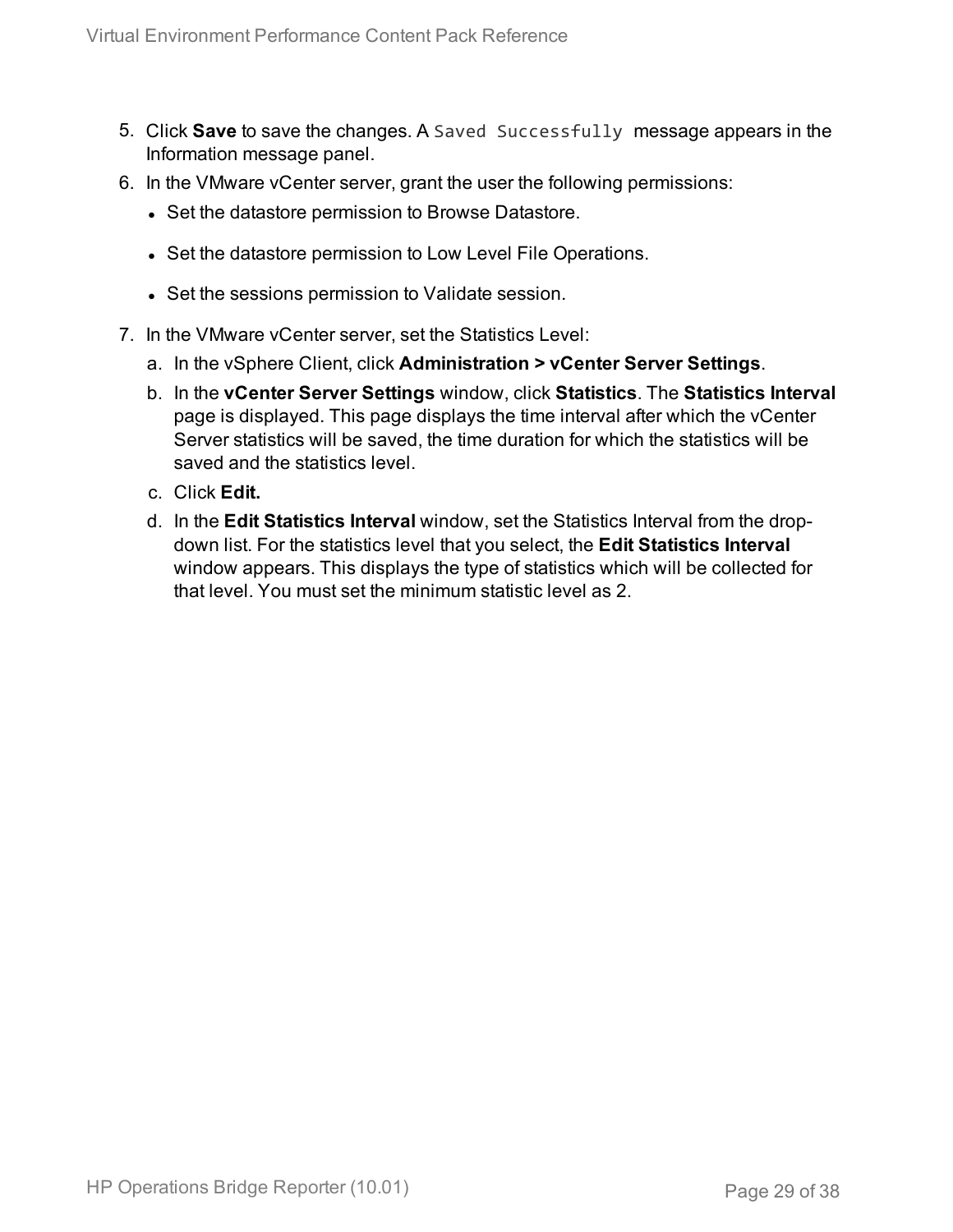# <span id="page-29-0"></span>Report Navigation

The Virtualized Environment Management reports are categorized into the high-level Executive Summary and the detailed Performance reports to help you easily analyze and identify performance problems with the virtual nodes in your IT environment. You can navigate from the higher-level reports to the detailed reports through the various cross launch and hyperlink features. For example, you may start with the Executive Summary or the VM Inventory report for an overall picture of the health of the virtualization infrastructure and then navigate to the detailed reports for specific information. Report navigation can vary depending on the use-cases around which these reports are designed.

The Virtualized Environment Management folder provides the following types of reports:

- **. Generic virtualization reports**: These reports provide historical information of the health and performance of the VMs across various supported virtualization technologies such as LPAR, Solaris Zones, and Hyper-V.
- **VMware-specific reports**: These reports provide historical information of the health and performance of the VMware nodes. These reports also provide inventory details of the different VMware elements, such as ESX clusters, resource pools, and virtual hosts in the VMware environment.
- **Executive Summary reports**: These reports provide a summarized view of the resource allocation details and the performance of each of the virtualization technologies and their corresponding host systems.
- **.** Inventory reports: These reports display the inventory of all physical hosts and VMs across the various virtualization technologies in your environment and their configuration details. These reports also help you understand the distribution of the VMs across various operating systems.
- **Top N reports**: These reports help you identify the best and worst performing logical and physical nodes based on availability, performance, or the overall health over a period of time.
- **Performance reports**: These reports display the detailed historical performance data of key system resources such as CPU and memory utilization and availability of the logical systems over a specified period of time. After viewing the high-level Executive Summary reports, you can navigate to these detailed reports to analyze the performance and resource problems for individual logical systems.
- **Forecast reports**: These reports enable you to predict the outage of the VMs based on past data. You can use these reports to understand and take appropriate decisions of load balancing instead of investing in additional resources.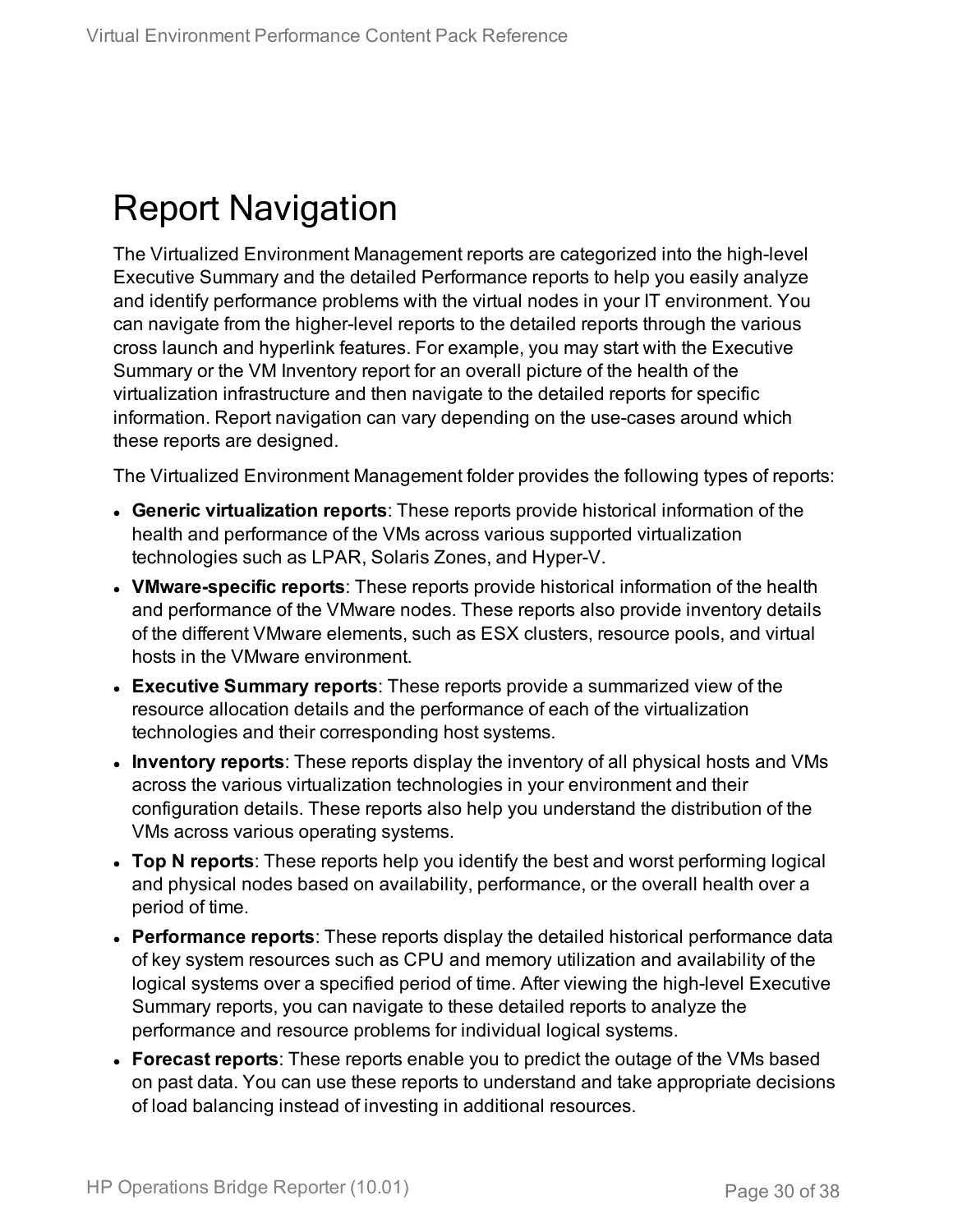**Note:** OBR allows you to customize the reports for better business analysis purposes. The Virtualized Environment Management reports include various Web Intelligence features such as prompts, context and time filters, and input controls, which you can use to customize the data that is displayed. When performing customizations, the same needs to be incorporated in a copy of the report and the out of the box reports should not be modified.

#### **Report Navigation**



The following diagram shows one way of navigating the reports: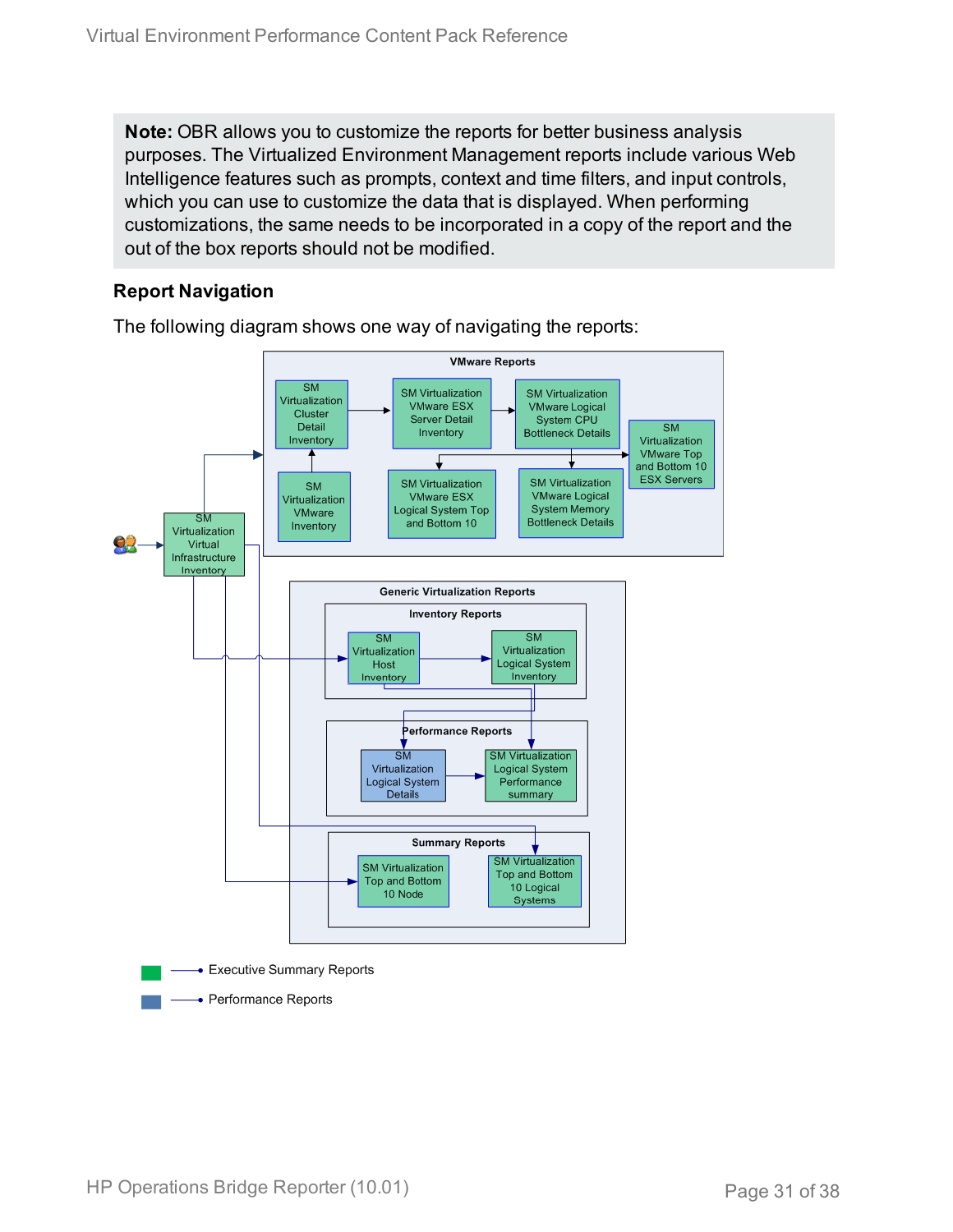### <span id="page-31-0"></span>Use Cases

This section provides information on use cases for Virtualized Environment Management reports. The following table provides description, user, and report name for the use cases:

| <b>Description</b>                                                                                                                                                                                                                                                                                                                                                                                                                                                                       | <b>Report</b><br>Category | <b>Report</b><br><b>Name</b>                                                      |
|------------------------------------------------------------------------------------------------------------------------------------------------------------------------------------------------------------------------------------------------------------------------------------------------------------------------------------------------------------------------------------------------------------------------------------------------------------------------------------------|---------------------------|-----------------------------------------------------------------------------------|
| To view the inventory of hosts and VMs across the<br>various virtualization technologies in my environment.<br>Also to understand the distribution of VMs across<br>various operating systems.                                                                                                                                                                                                                                                                                           | Executive<br>Summary      | <b>SM</b><br>Virtualization<br>Inventory<br>Report                                |
| To view the list of all physical hosts of various<br>virtualization technologies and their configuration<br>details                                                                                                                                                                                                                                                                                                                                                                      | Performance               | <b>SM</b><br>Virtualization<br>Host<br>Inventory                                  |
| To view the physical systems that are projected to cross<br>the threshold value for CPU and memory utilization<br>within the next 30, 60 and 90 days, for a given Business<br>Service or Business View/Node group. Also, to view<br>the virtual machines that are hosted on the affected<br>physical systems. It displays the affected virtual hosts<br>and number of VMs hosted on each servers. A cross<br>launch option to do more detailed analysis on affected<br>VM <sub>s</sub> . | Executive<br>Summary      | <b>SM</b><br>Virtualization<br>Resource<br>Outage<br>Forecast<br>Summary          |
| To view the list of all Logical Systems, associated with<br>a give host for various virtualization technologies and<br>their configuration details                                                                                                                                                                                                                                                                                                                                       | Performance               | <b>SM</b><br>Virtualization<br>Logical<br>System<br>Inventory                     |
| To view the performance details of a logical system<br>over a period of time                                                                                                                                                                                                                                                                                                                                                                                                             | Performance               | <b>SM</b><br>Virtualization<br>Logical<br>System<br>Performance<br><b>Details</b> |
| To have a comparative view of the performance details                                                                                                                                                                                                                                                                                                                                                                                                                                    | Performance               | <b>SM</b>                                                                         |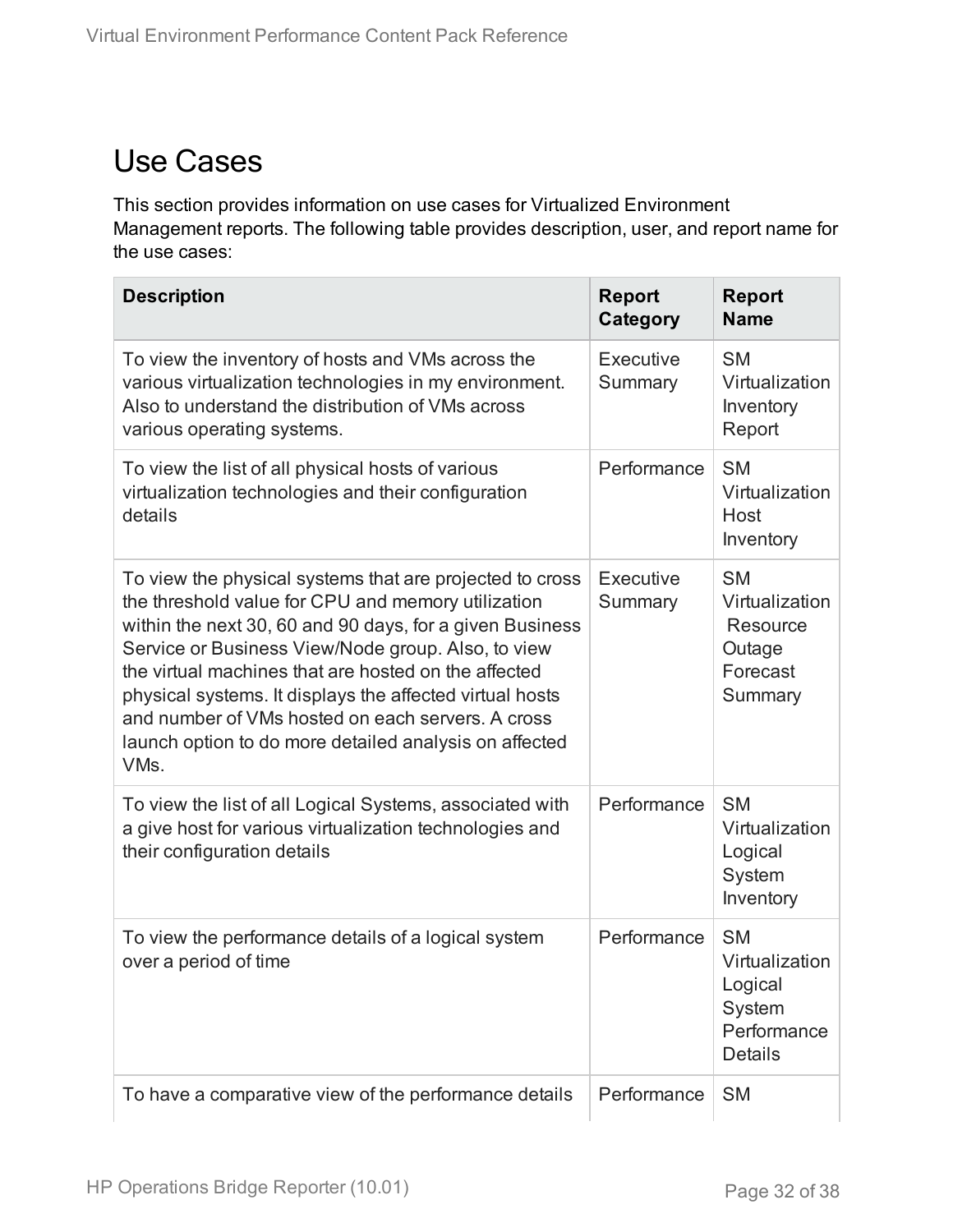| <b>Description</b>                                                                                                                                                                                         | <b>Report</b><br>Category          | Report<br><b>Name</b>                                                                    |
|------------------------------------------------------------------------------------------------------------------------------------------------------------------------------------------------------------|------------------------------------|------------------------------------------------------------------------------------------|
| of all logical systems, in a host, over a period of time                                                                                                                                                   |                                    | Virtualization<br>Logical<br><b>Systems</b><br>Performance<br>Summary                    |
| To view the top and bottom 10 virtual hosts based on<br>CPU, memory utilization. Also to view the same<br>agnostic to virtualization technology and specific to<br>each of the virtualization technology.  | Executive<br>Summary               | <b>SM</b><br>Virtualization<br>Top and<br>Bottom 10<br>Virtual hosts                     |
| To view the top and bottom 10 Logical systems based<br>on CPU, memory utilization Also to view the same<br>agnostic to virtualization technology and specific to<br>each of the virtualization technology. | Executive<br>Summary               | <b>SM</b><br>Virtualization<br>Top and<br>Bottom 10<br>Logical<br><b>Systems</b>         |
| To view the inventory of all the elements in the VMWare<br>environment that I manage. Also to view of all the<br>clusters and virtual hosts in my environment.                                             | <b>VMWare</b><br><b>ESX Server</b> | <b>SM</b><br>Virtualization<br><b>VMWare</b><br>Inventory                                |
| To view the inventory of all the elements in the VMWare<br>cluster environment that I manage. Also to view the<br>details of individual hosts and VMs that belong to the<br>cluster.                       | <b>VMWare</b><br><b>ESX Server</b> | <b>SM</b><br>Virtualization<br><b>VMWare</b><br>cluster detail<br>inventory              |
| To view the inventory of all the elements of a ESX<br>Server                                                                                                                                               | <b>VMWare</b><br><b>ESX Server</b> | <b>SM</b><br>Virtualization<br><b>VMWare</b><br><b>ESX Server</b><br>detail<br>inventory |
| To view the CPU utilization details of a given virtual<br>Machine                                                                                                                                          | <b>VMWare</b><br><b>ESX Server</b> | <b>SM</b><br>Virtualization<br><b>VMWare</b><br>Logical<br>System CPU                    |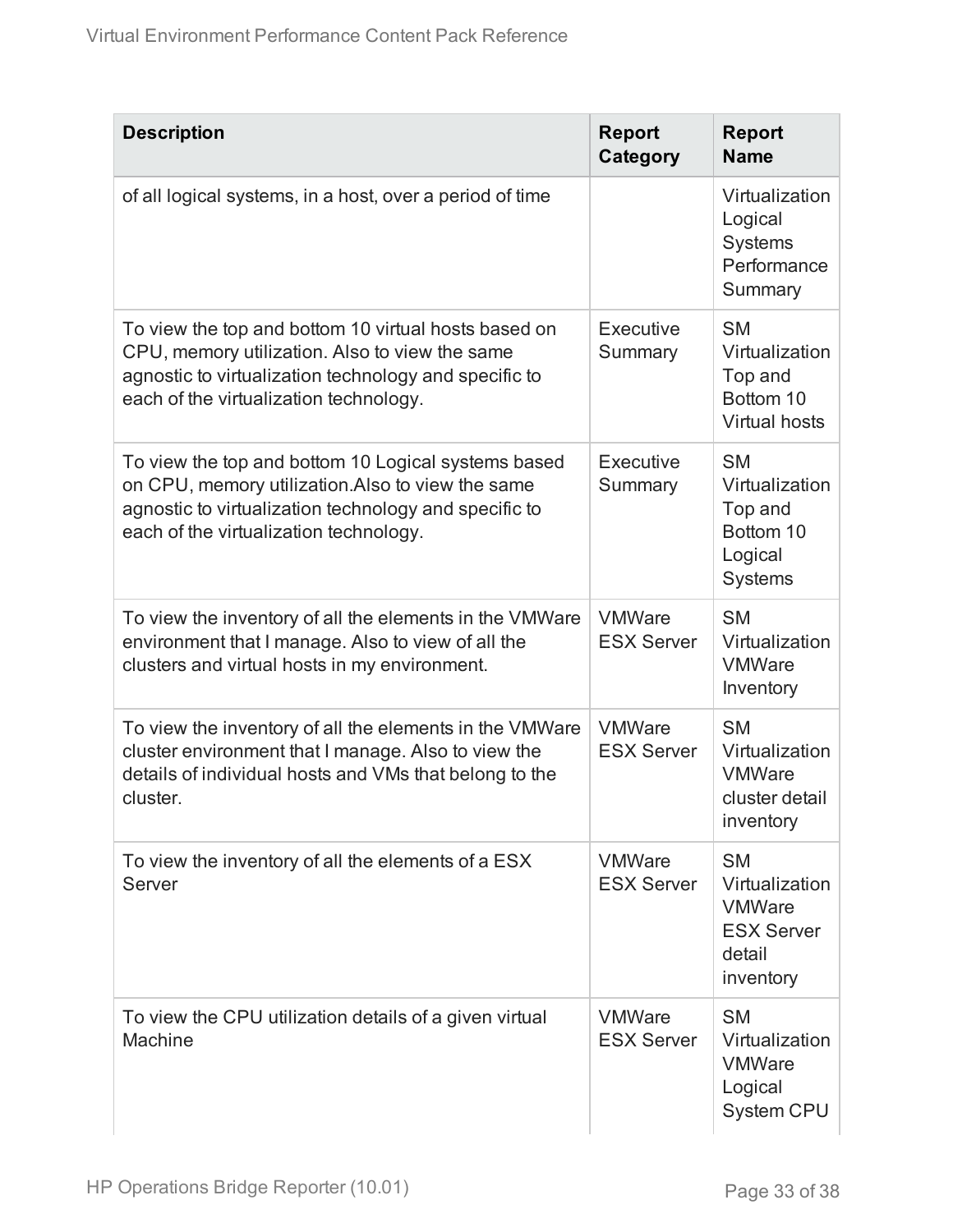| <b>Description</b>                                                                    | Report<br>Category                 | <b>Report</b><br><b>Name</b>                                                                                |
|---------------------------------------------------------------------------------------|------------------------------------|-------------------------------------------------------------------------------------------------------------|
|                                                                                       |                                    | <b>Bottleneck</b><br>details                                                                                |
| To view the Memory utilization details of a given virtual<br><b>Machine</b>           | <b>VMWare</b><br><b>ESX Server</b> | <b>SM</b><br>Virtualization<br><b>VMWare</b><br>Logical<br>System<br>Memory<br><b>Bottleneck</b><br>details |
| To view the top and bottom 10 virtual machines based<br>on VMWare specific parameters | <b>VMWare</b><br><b>ESX Server</b> | <b>SM</b><br>Virtualization<br><b>VMWare</b><br>Logical<br><b>System Top</b><br>and Bottom<br>10            |
| To view the top and bottom 10 hosts based on VMWare<br>specific parameters            | <b>VMWare</b><br><b>ESX Server</b> | <b>SM</b><br>Virtualization<br><b>VMWare</b><br>Top and<br>Bottom 10<br><b>ESX Servers</b>                  |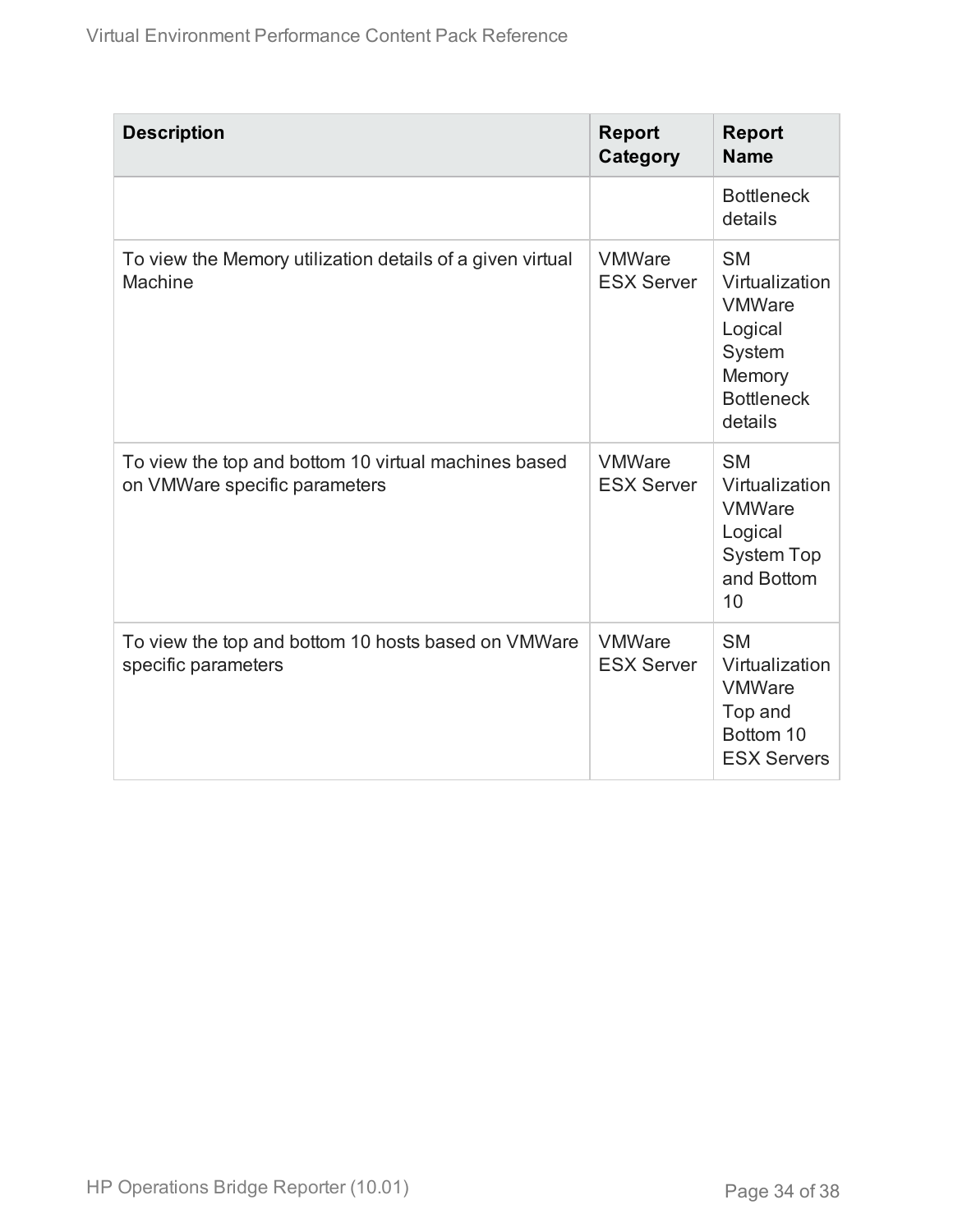# <span id="page-34-0"></span>Appendix

This section provides information on [Terminology,](#page-34-1) [Calculating](#page-35-0) Availability and [Metric](#page-36-0) [Mapping](#page-36-0) for Reports.

## <span id="page-34-1"></span>Appendix A: Terminology

**Business Service**: Any service that is created in BSM Run-time Service Model (RTSM) and is part of your business, such as the online banking service or email service.

**Business View**: A view deployed on BSM RTSM that provides the topology information of the configuration items in your IT environment.

**Node Groups**: Group of managed nodes defined by users or available by default in HP Operations Manager (HPOM) to classify as specific organizations or entities within the enterprise. OBR uses the node groups from HPOM for its topology information.

**VMware cluster**: A VMware ESX cluster is where two or more physical systems provide the resources for the hosts or resource pools that are assigned to that cluster. Clustering is used to achieve high availability and load balancing of the VMs.

**Resource pool**: A VMware ESX Resource pool is a pool of CPU and memory resources, where the resources are allocated based on the CPU and memory shares that are defined.

**CPU Reservation**: The minimum CPU cycles allocated to the resource pool or logical system.

**CPU Limit**: The maximum CPU cycles allocated to the resource pool or logical system.

**Memory Reservation**: The minimum amount of memory allocated to the resource pool or logical system.

**Memory Limit**: The maximum amount of memory allocated to the resource pool or logical system.

**CPU Shares**: The number of shares determine which VM gets resources when there is competition for resources among VMs. This value determines the minimum share of unutilized processing units that this resource pool can utilize.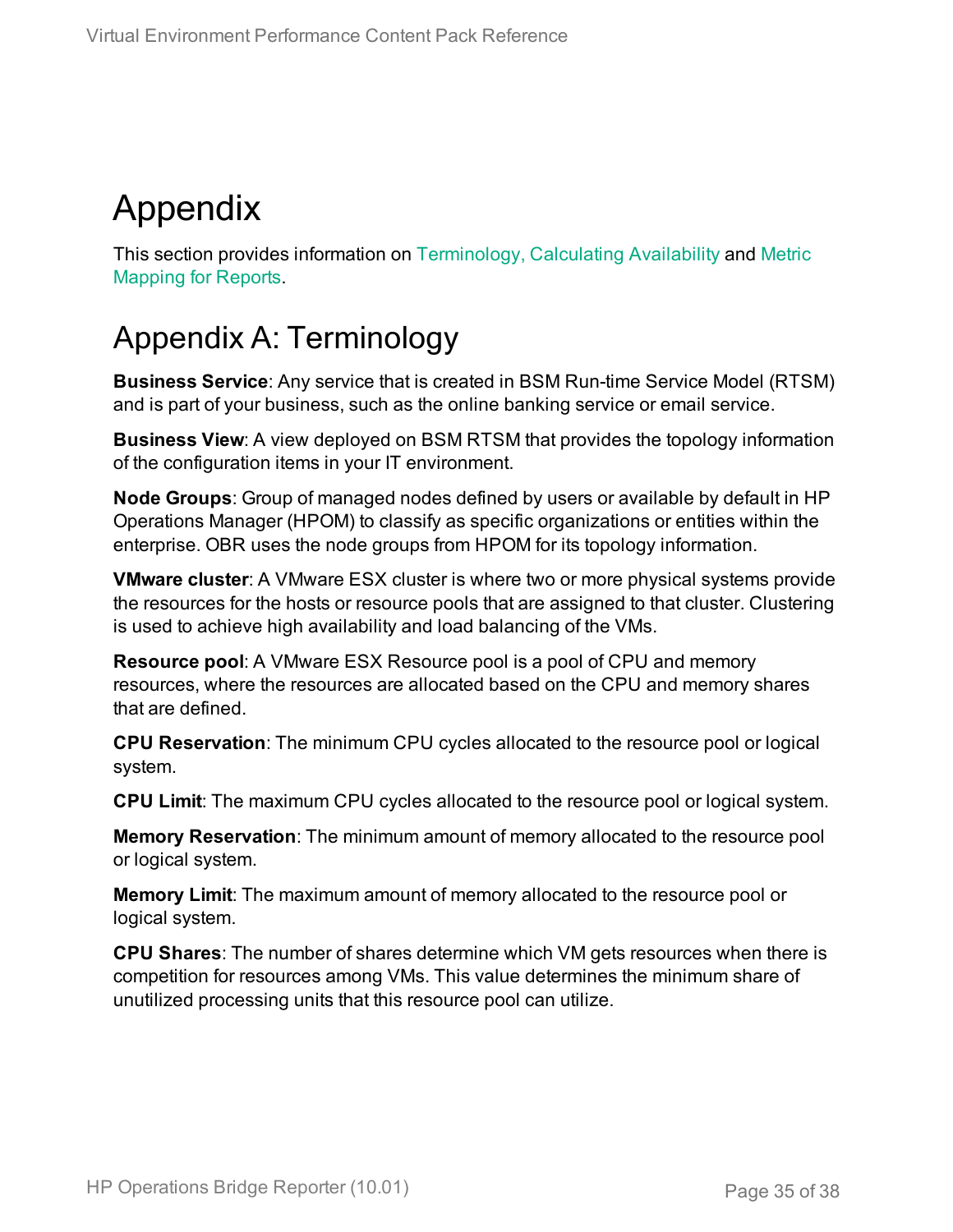### <span id="page-35-0"></span>Appendix B: Calculating Availability

HPE OBR collects five-minute summary data for the Virtualized Environment Management from the HP Performance Agent. This data is in the form of status values as follows:

- Downtime—0
- $\bullet$  Uptime—1

The status values are stored in the rate table. The availability calculation procedure in HPE OBR uses this information to calculate the actual uptime, downtime, availability and unknown time values for 5 minute interval. The possible scenarios are as follows:

- If the status value is 1, the procedure interprets it as uptime. The procedure updates the uptime value as 5, and downtime and unknown time values as 0 in the rate table.
- If the status value is 0, the procedure interprets it as downtime. The procedure updates the downtime value as 5, and uptime and unknown time value as 0 in the rate table.
- If, for some reason, HPE OBR is unable to retrieve the status value for particular interval (12 records within an hour, that is, one record each for every five minutes), the procedure interprets it as unknown status. The procedure updates the uptime and downtime values as 0 and unknown time value as 5 in the rate table.

The availability calculation procedure for Virtualized Environment Management instances ensures that 12 records are available for every hour and each record would either represent uptime, downtime, or unknown time. Using this data, the actual uptime, actual downtime, availability and unknown times are calculated as follows:

<sup>l</sup> **Actual Uptime Percentage**

Uptime/(Uptime + Downtime)\*100

<sup>l</sup> **Actual Downtime Percentage**

[(Downtime /(Uptime + Downtime)]\*100

<sup>l</sup> **Availability Computation**

[(Uptime + Planned Downtime + Excused Downtime)/(Uptime + Downtime)]\*100

<sup>l</sup> **Unknown Time Percentage**

[(Unknown Time)/(Uptime + Downtime + Unknown Time)]\*100

The availability procedure computes the planned downtime and excused downtime based on the configuration provided in the downtime XML file.

For more information on how to configure downtime, see *Configuring downtime in reports* section in *HPEOperations Bridge Reporter Online Help for Administrators*.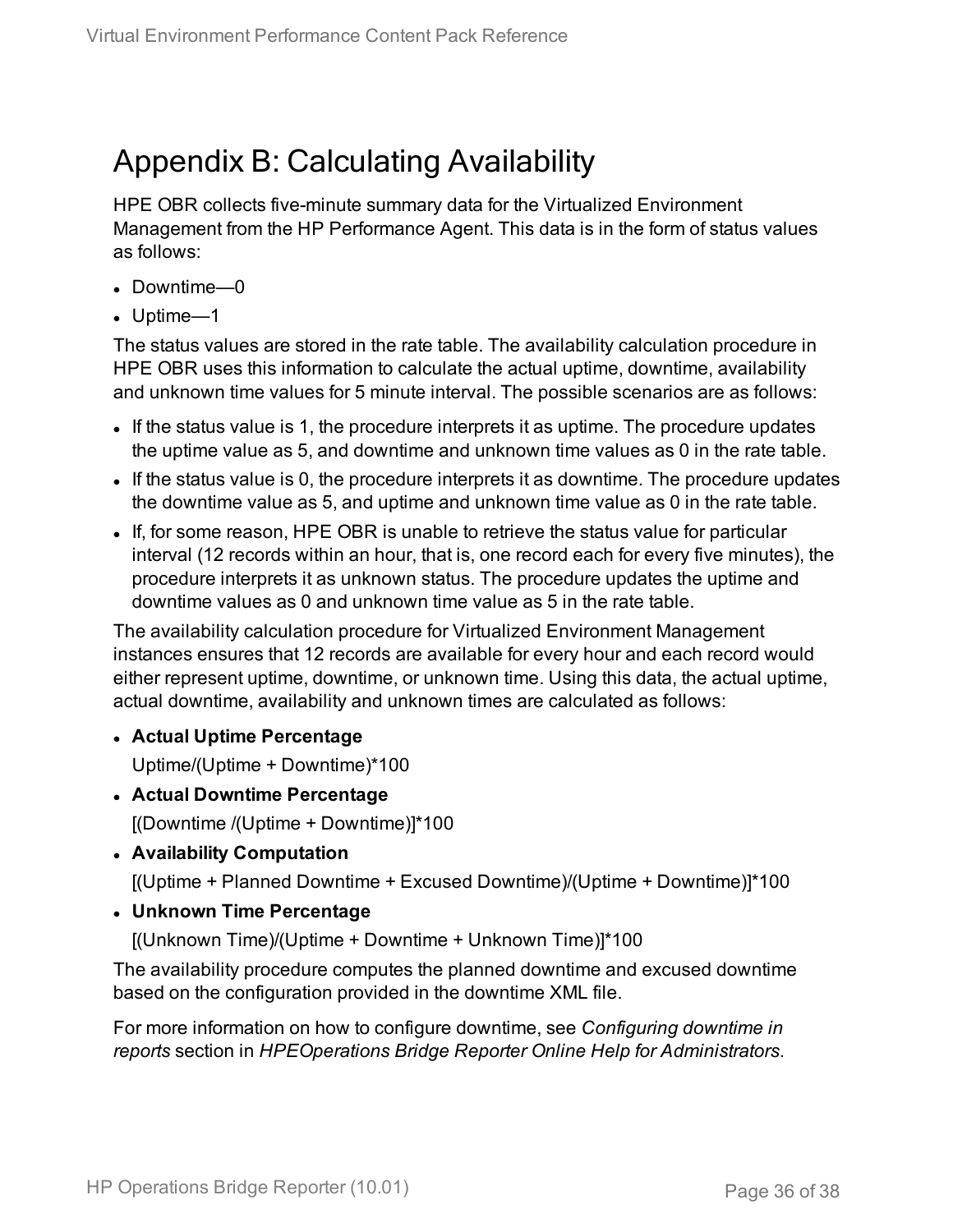### <span id="page-36-0"></span>Appendix C: Metric Mapping for Reports

HPE OBR provides a utility to generate metric flow documents. The utility has strong filtering capabilities and generates the metric flow documents in HTML format. These HTML output files can then be saved in Excel for further filtering and metric tracking.

To generate the metric flow documents, follow these steps:

1. Run the utility using the following command:

#### **On Windows:**

```
%PMDB_HOME%\bin\shr_utility -flow -dir %PMDB_
HOME%\packages\SystemManagement
```
#### **On Linux:**

\$PMDB\_HOME/bin/shr\_utility -flow -dir \$PMDB\_ HOME%/packages/SystemManagement

The command generates multiple HTML output files in the current directory.

2. Open the HTML output file in Excel.

You can apply combination of filters to check how a particular metric(s) is performing.

**Note:** The output file in Excel format is published for some of the Content Packs. You can download the files from the following URL:

<https://hpln.hp.com/node/24267/attachment>